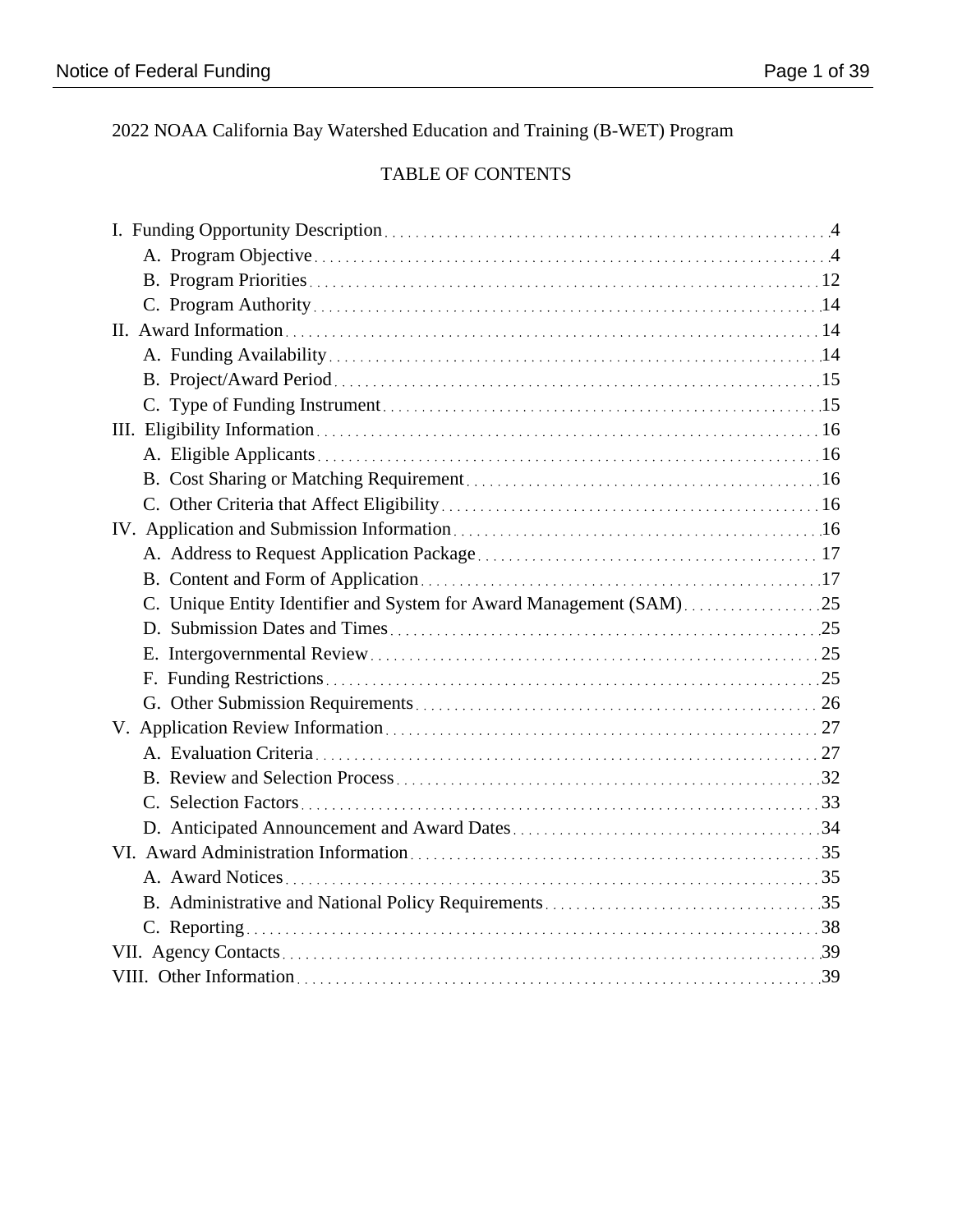## NOTICE OF FUNDING OPPORTUNITY

### EXECUTIVE SUMMARY

Federal Agency Name(s): National Ocean Service (NOS), National Oceanic and Atmospheric Administration (NOAA), Department of Commerce

Funding Opportunity Title: 2022 NOAA California Bay Watershed Education and Training (B-WET) Program

Announcement Type: Initial

Funding Opportunity Number: NOAA-NOS-ONMS-2022-2007153

Federal Assistance Listings Number: 11.429, Marine Sanctuary Program

#### Dates:

The deadline for applications is 11:59 PM Eastern Time on February 18, 2022 when submitting through www.grants.gov (Grants.gov). PLEASE NOTE: For applicants that submit through Grants.gov, it may take Grants.gov up to two business days to validate or reject the application. Please keep this in mind when developing your submission timeline. If use of Grants.gov is impractical for technical or other reasons, paper copy applications will be accepted only as described in Section IV.D. Applications received after the deadline will be rejected without further consideration. No email and/or facsimile applications will be accepted.

An informational webinar about the FY 2022 CA B-WET funding announcement will be held on January 13, 2022 at 2:00 PM Pacific Time. To register for this webinar please visit the CA B-WET website or go to: https://attendee.gotowebinar.com/register/3304028462275053327.

## Funding Opportunity Description:

California B-WET funds locally relevant, authentic experiential learning for K-12 audiences through Meaningful Watershed Educational Experiences (MWEEs). MWEEs involve learning both outdoors and in the classroom as students engage in issue definition, outdoor field experiences, synthesis and conclusions, and action projects. The goal is to increase understanding and stewardship of the ocean, its local watersheds, and special areas like national marine sanctuaries. Projects advance the Next Generation Science Standards, the California Environmental Literacy Standards and Concepts, and the Ocean and Climate Literacy Essential Principles.

New this year, the CA B-WET Program is open to additional California counties. In support of the California Environmental Literacy Initiative and in an effort to work with communities that have been hit the hardest by COVID-19, hammered by school closures, and historically denied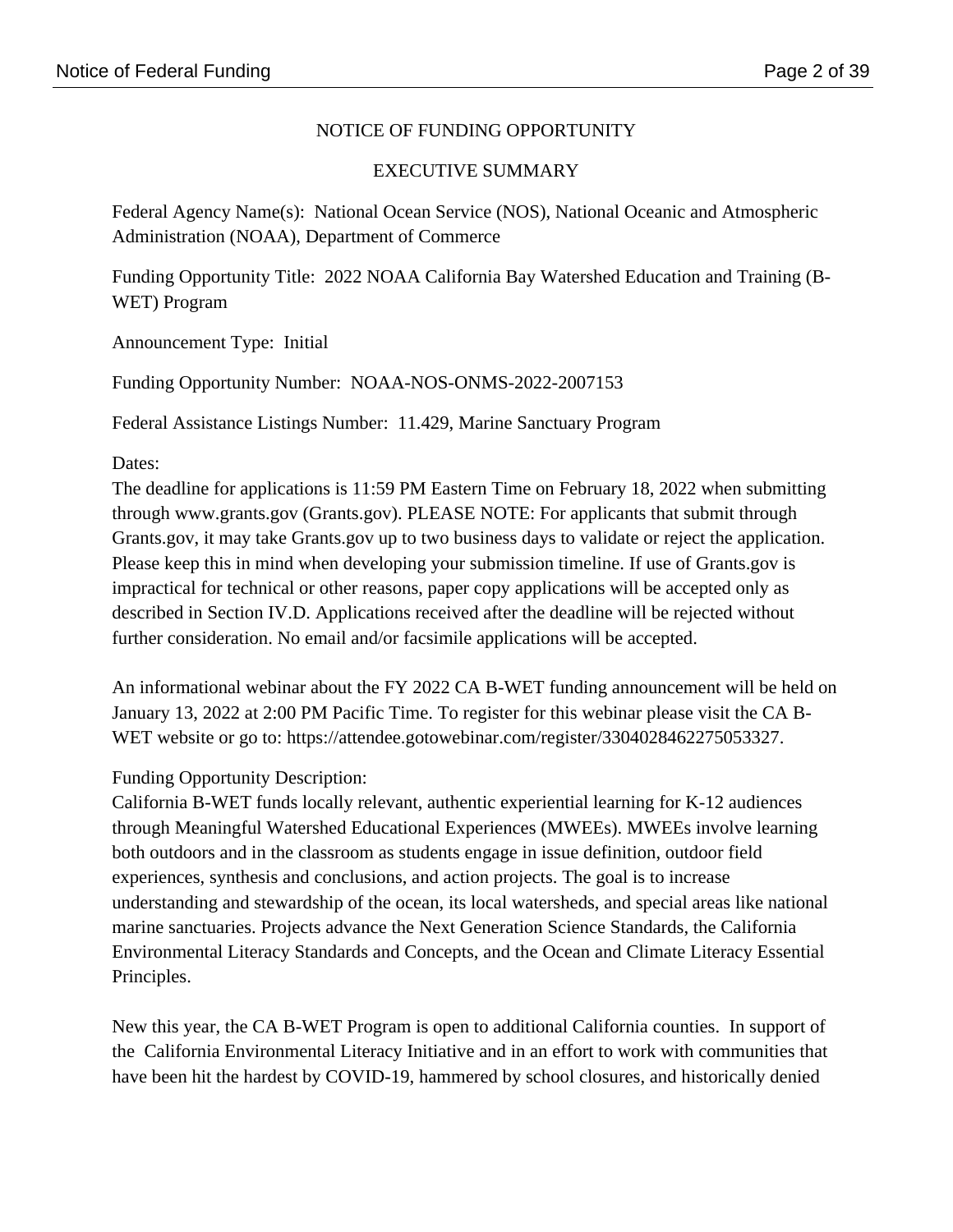the physical and emotional benefits of access to safe outdoor spaces, the CA B-WET Program is expanding its geographic footprint. Funding is now available to the following counties: Del Norte, Humboldt, Trinity, Mendocino, Lake, Sonoma, Napa, Marin, Solano, San Francisco, Contra Costa, Sacramento, San Mateo, Alameda, San Joaquin, Santa Cruz, Santa Clara, Stanislaus, Monterey, San Benito, Merced, Madera, Fresno, San Luis Obispo, Kern, Kings, Tulare, Santa Barbara, Ventura.

The CA B-WET funding announcement focuses on the following priority areas: 1) Systemic MWEE Implementation in School Districts (Professional development for teachers and student experiences); 2) Teacher Professional Development for Meaningful Watershed Educational Experiences (MWEEs); and 3) Meaningful Watershed Educational Experiences (MWEEs) for Students.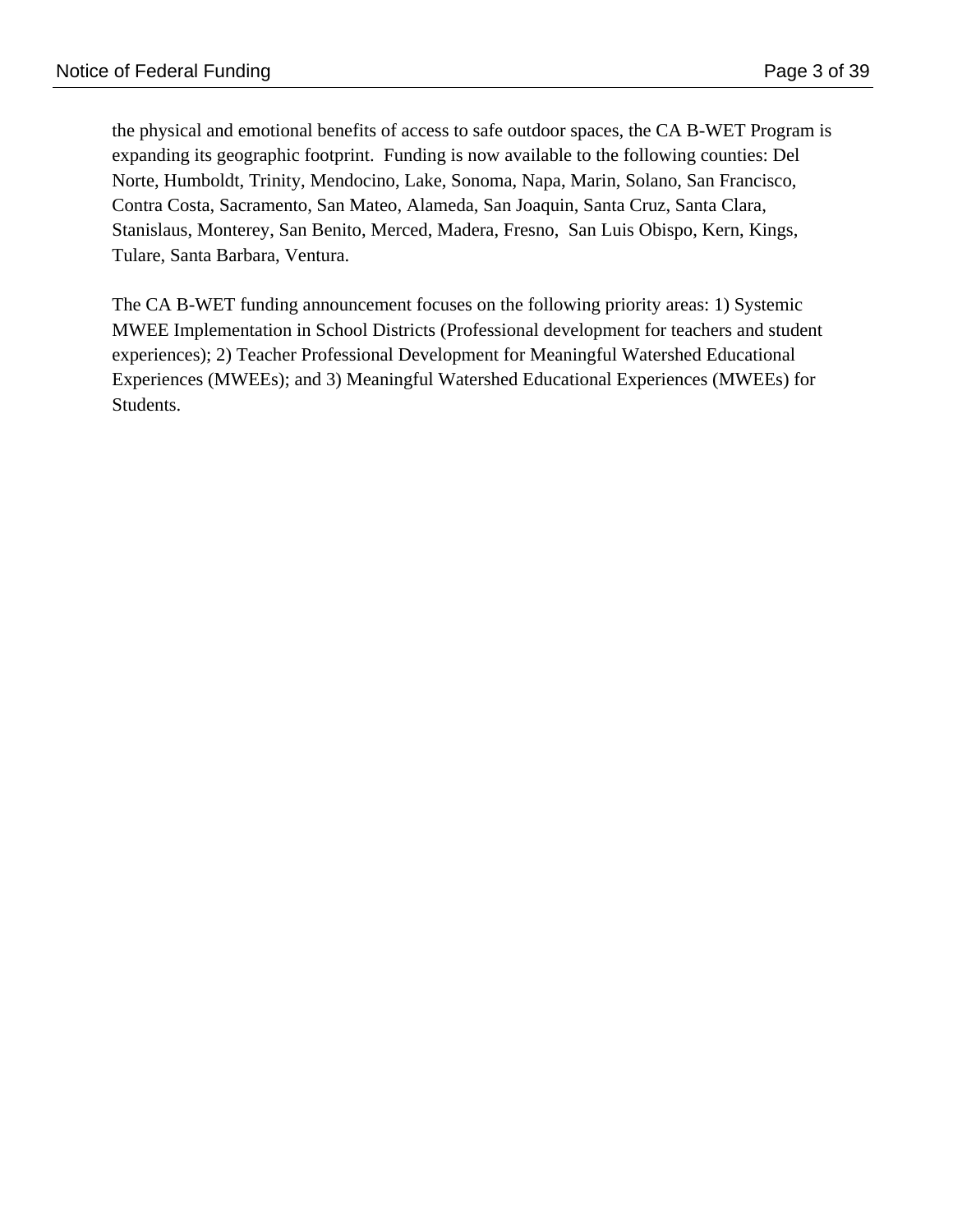### FULL ANNOUNCEMENT TEXT

- I. Funding Opportunity Description
	- A. Program Objective

The NOAA B-WET National Program is an environmental education program that promotes locally relevant, experiential learning in the K-12 environment. B-WET was established in 2002 in the Chesapeake Bay watershed and currently exists in seven regions: California, Chesapeake Bay, Hawai`i, Gulf of Mexico, New England, Pacific Northwest, and Great Lakes. Four of the seven B-WET regions are coordinated by or in partnership with the NOAA Office of National Marine Sanctuaries, which serves as the trustee for a network of underwater parks encompassing more than 600,000 square miles of marine and Great Lakes waters from Washington state to the Florida Keys, and from Lake Huron to American Samoa. The network includes a system of 15 national marine sanctuaries and Papahanaumokuakea and Rose Atoll marine national monuments. For more information, visit our NOAA B-WET National Program website at: http://www.noaa.gov/officeeducation/bwet.

The primary delivery of B-WET is through competitive funding that promotes Meaningful Watershed Educational Experiences (MWEEs). MWEE is a learner-centered framework that focuses on investigations into local environmental issues and leads to informed action. MWEEs are composed of multiple components that include learning both outdoors and in the classroom, and are designed to increase the environmental literacy of all participants by actively engaging students in building knowledge and meaning through hands-on experiences. In these experiences, the core ideas and practices of multiple disciplines are applied to make sense of the relationships between the natural world and society. MWEEs help connect students with their local environment and equip them to make decisions and take actions that contribute to stronger, sustainable, and equitable communities.

The MWEE consists of four essential elements and four supporting practices that build upon each other to create a comprehensive learning experience for students. This process should be tailored to each audience and be age appropriate, with practices growing in complexity and sophistication across the grades, starting with teacher-guided investigations and progressing to student-led inquiry. Teachers should support and assist students in their inquiry and investigations of local environmental issues that are of interest to them and that connect to curriculum throughout the MWEE. To support teacher implementation of MWEEs, B-WET has also included five practices that are recommended to be in place for teacher professional development activities.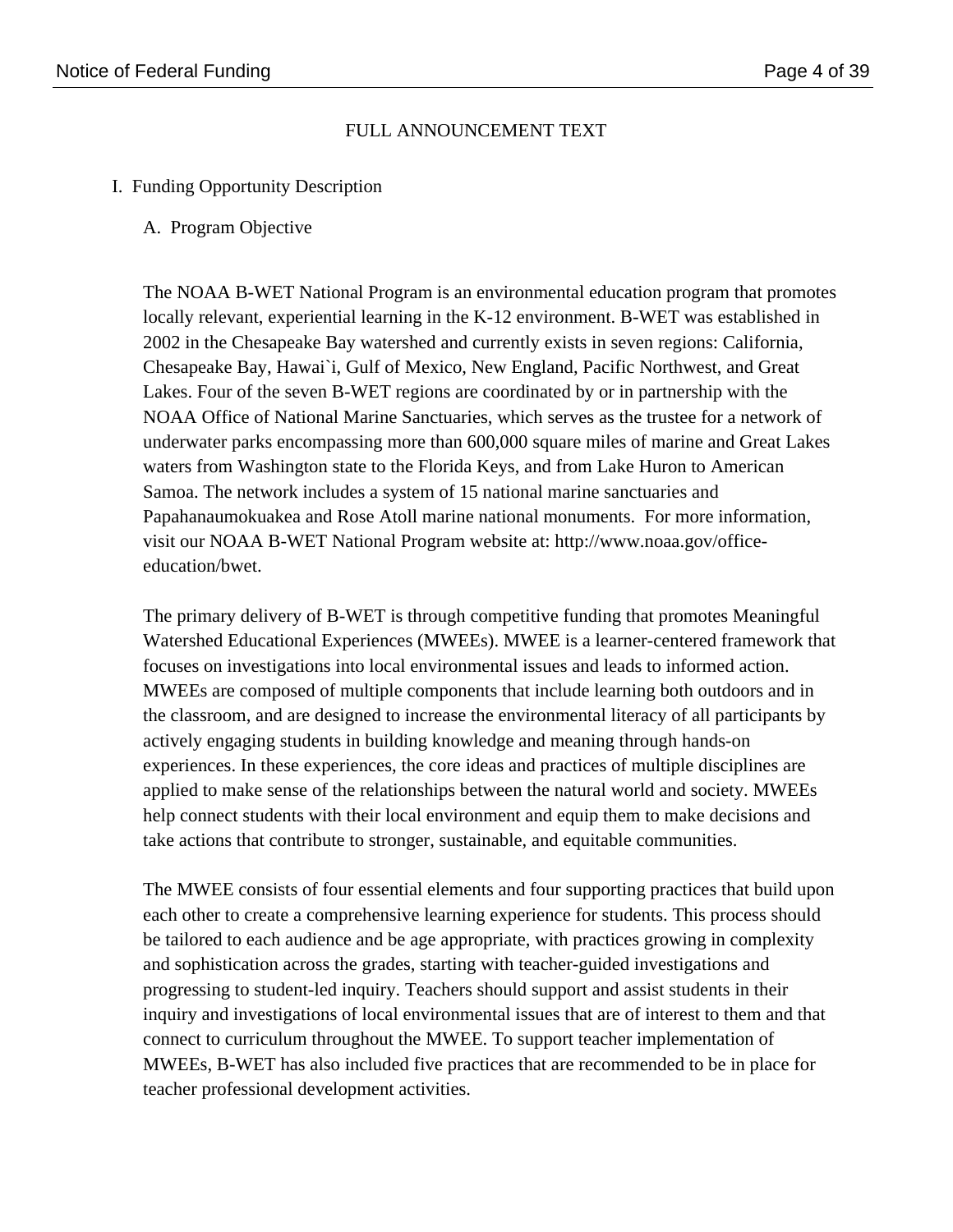### B. Program Background

### 1. MWEE Essential Elements

The MWEE consists of four essential elements that describe "what students do." These elements promote a learner-centered framework that emphasizes the role of the student in actively constructing meaning from the learning experiences. The essential elements are not meant to be linear, in fact some elements, such as Synthesis and Conclusions, occur repeatedly throughout the MWEE.

### 1.1 Issue Definition

Throughout the MWEE, students focus on a driving question that guides their inquiry, investigations, and ultimately results in environmental actions. To support this, teachers define a locally relevant environmental issue, problem, or phenomenon and a driving question— often referred to as an essential question, organizing question, or overarching question. This is the "big picture" question that is important for sparking curiosity and organizing student inquiry. The driving question should be open-ended, relevant to the students' lives, maintain continuity of activities, and meet learning objectives.

During Issue Definition, students are actively involved in co-developing supporting questions with teachers. They also plan and conduct background research and investigations to better understand the driving and supporting questions (e.g. making observations and/or measurements; carrying out field investigations; talking to experts or relevant stakeholders; reviewing credible resources; reviewing current environmental policies or community practices; exploring models). As a part of this process, students also reflect on personal and public values and perspectives, and root causes, related to the driving question.

#### 1.2 Outdoor Field Experiences

Students participate in multiple Outdoor Field Experiences sufficient to explore the driving question. Within appropriate safety guidelines, students are actively involved in planning and conducting the field investigations, including developing supporting questions to explore the driving question in the field. Field experiences allow students to interact with their local environment and contribute to learning in ways that traditional classroom or laboratory settings may not. During field experiences, students use their senses, scientific equipment, and technology to make observations, collect data or measurements, and conduct experiments necessary to answer their supporting questions and inform Environmental Action Projects. Students who have opportunities to learn and thrive in, and appreciate the outdoors can become informed and engaged champions for our natural resources.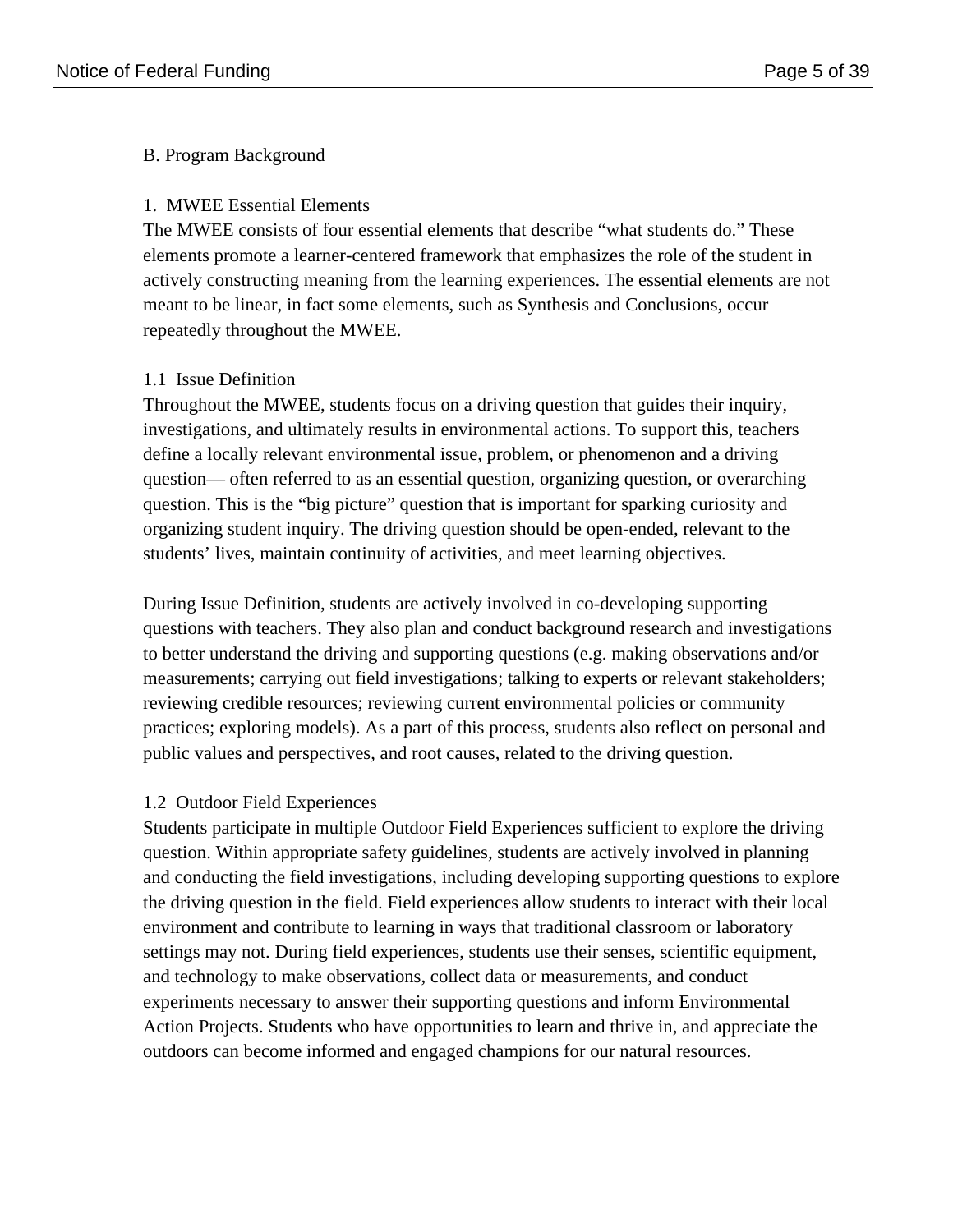Outdoor Field Experiences can take place on school grounds or at locations in close proximity to schools, such as streams or local parks. They can also take place at off-site locations such as state or national parks, wildlife refuges, marine protected areas, or nature centers that are often staffed by experts and may provide access to field equipment and facilities. A range of partners including environmental educators, natural resource professionals, or trained volunteers, can help facilitate field experiences however they should be co-developed and co-taught with teachers so that field experiences support learning objectives. Teachers and partners should ensure an accessible outdoor learning environment for all participants, including students with a range of physical, cognitive, emotional, and social abilities. They should also prepare students by discussing and providing information about what students can expect to see, feel, and experience during their time outdoors in order to ensure students feel safe and comfortable during their field experiences.

### 1.3 Synthesis and Conclusions

Students identify, synthesize, and apply evidence from their investigations to make claims and draw action. Synthesis and Conclusions should happen regularly throughout the MWEE. Teachers dedicate time for students to reflect on each experience and investigation in relation to the issue and facilitate students sharing their claims and conclusions with each other. Students may demonstrate understanding of their investigations and conclusions through communication to a variety of audiences such as their peers, other classrooms, school leaders, parents, or the community.

#### 1.4 Environmental Action Projects

Students identify and implement an environmental action project as a solution that directly addresses the defined issue within their school, neighborhood, town, or community. Students are actively engaged in and, to the extent possible, drive the decision-making, planning, and implementation of the action project, while teachers play a facilitation role by forming groups, moderating, and answering questions. Students reflect on the value of the action and determine the extent to which it successfully addressed the issue.

This essential element allows students to understand that they personally have the power to bring about change by taking action to address environmental issues at the personal, community, or societal level. Taking action instills confidence in students and can contribute to students becoming environmental stewards in their communities.

Environmental Action Projects can take many forms and may fall into the following types: - Restoration or Protection: actions that assist in the recovery or preservation of a watershed or related ecosystem that has been degraded, damaged, or destroyed (e.g., plant or restore protective vegetation/trees; restore a local habitat; remove invasive plants; clean up litter at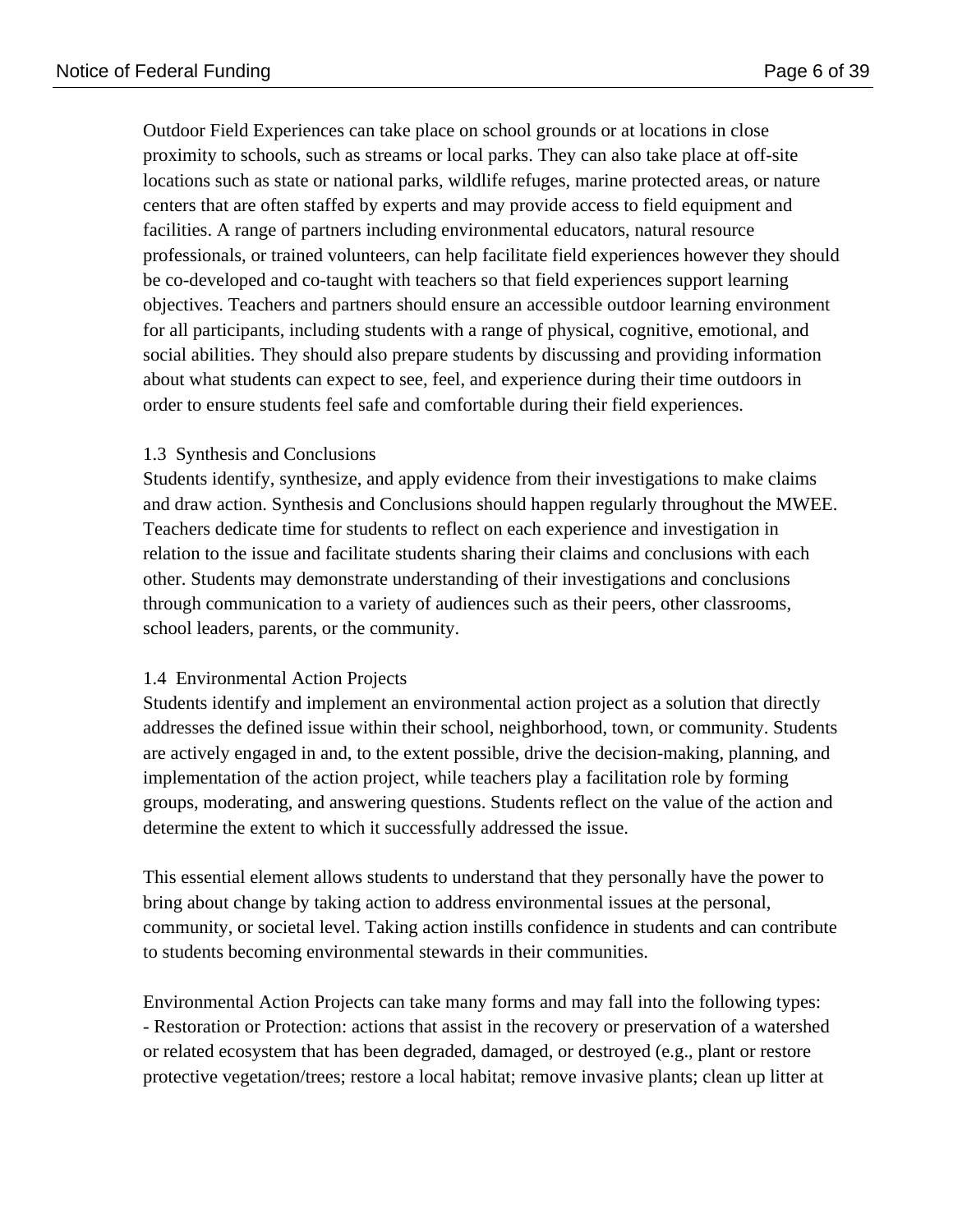local beaches, parks, or school grounds; develop a school garden, natural history area, community garden, or other sustainable green space; install rain gardens to help manage stormwater).

- Everyday Choices: actions that reduce human impacts on watersheds and related ecosystems and offer ways to live more sustainably (e.g., refuse/reduce/reuse/recycle; monitor and save water in the face of potential drought or reduction in water availability; compost food or yard waste; research and implement energy efficient strategies or energy alternatives at school and/or at home).

- Community Engagement: actions that inform others about how to address community-level environmental issues (e.g., give presentations to local organizations; organize community events; record or broadcast public service announcements; share information on social media; post flyers in community; share posters at community events/fairs/festivals; mentoring).

- Civic Engagement: actions that identify and address issues of public concern. Students acting alone or together to protect public values or make a change or difference in a student's school, town, neighborhood, or community (e.g., present to school board or school principal; attend, speak, or present at town meetings; write or meet with decision makers/elected officials of a students' school, town, neighborhood, or community)

### 2. MWEE Supporting Practices

The MWEE also includes four supporting practices that describe "what teachers do" to ensure successful implementation with students.

#### 2.1 Teacher Facilitation

MWEEs require that teachers support student learning for the duration of the MWEE - both inside and outside the classroom. Teachers balance roles of facilitation, direct instruction, and coaching to create a student-centered learning experience where the essential elements of the MWEE come together to support goals for learning and create opportunities for students to take active roles in the learning process. Teachers provide space for student choice and voice by creating learning experiences that center on what students value.

To support this level of engagement, teachers should have access to professional development opportunities that support their content knowledge, understanding of the MWEE framework, and confidence and intention to implement MWEEs independently (see Teacher MWEE Professional Development Practices for specifics).

#### 2.2 Learning Integration

The MWEE is an educational framework that helps teachers meet their learning objectives in an engaging way. MWEEs are not meant to be something "extra", but rather a means of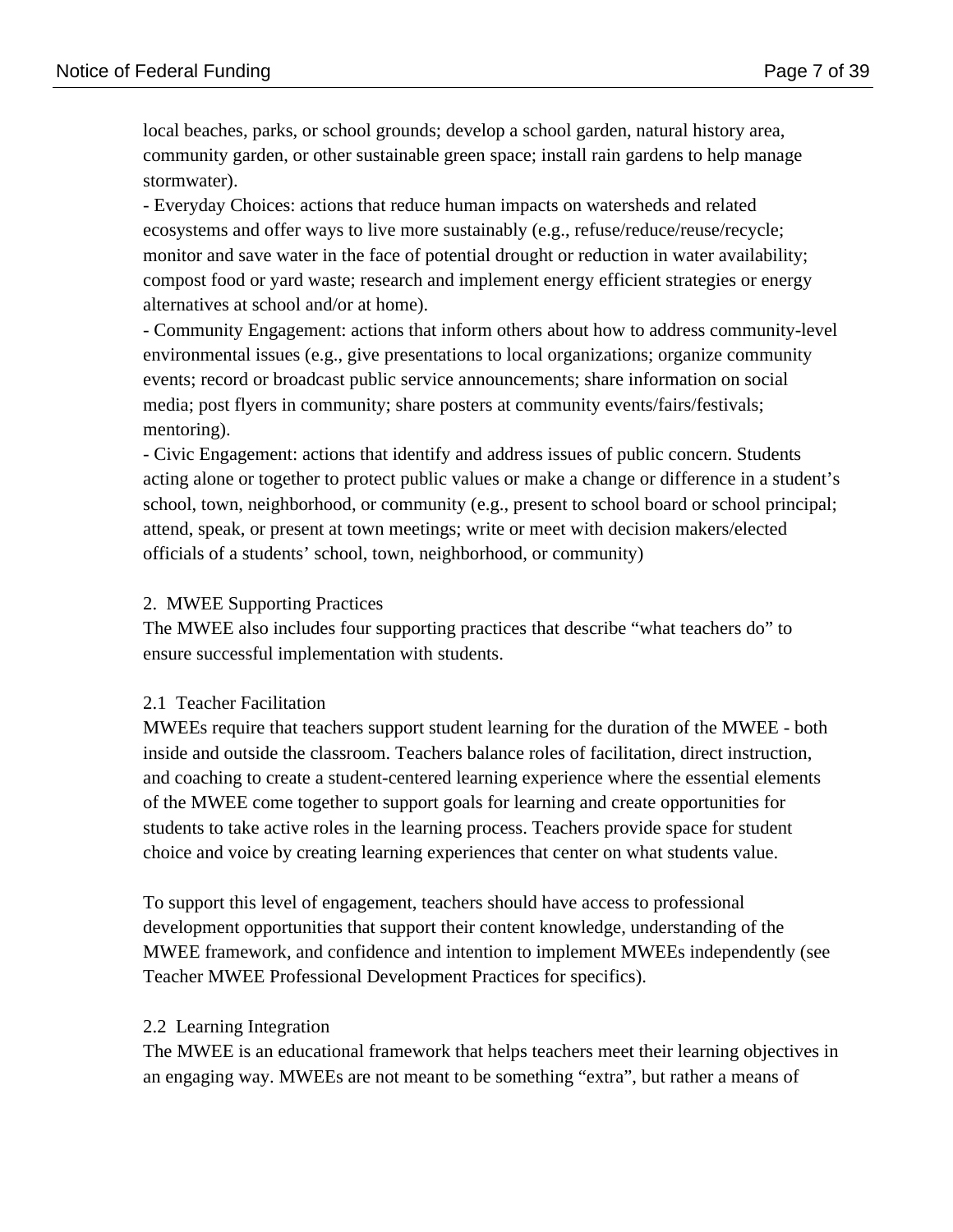enriching lessons for deeper student learning while meeting academic standards. To achieve this vision, MWEEs should be embedded into the school curriculum to support goals for learning and student achievement. They can also provide authentic, engaging interdisciplinary learning that crosses traditional boundaries between disciplines. Finally, the MWEE essential elements can also be used by educators in out-of-school settings (e.g. afterschool programs; clubs; summer camps) to enrich activities and complement school-based programming.

## 2.3 Sustained Experience

MWEEs rely on teachers to plan and implement a multi-faceted unit of inquiry where each essential element--from asking questions through implementing action--builds upon and reinforces the others to provide rich learning opportunities. MWEEs are spread over the course of a unit or multiple units, where learning happens both in and out of the classroom. A Sustained Experience provides adequate time for students to not only reflect on the individual lessons and experiences, but also on how all of the elements cohesively come together. While an individual lesson may occur in one class period or field experience, that lesson or experience should be explicitly connected to the larger learning sequence of the MWEE.

## 2.4 Local Context

MWEEs have teachers use the local environment and community as a context for learning that is relevant to students' lives. Situating the MWEE within local contexts promotes learning that is rooted in the unique culture, history, environment, economy, literature, and art of a students' school, neighborhood, town, or community. To enrich MWEEs, local resources (e.g. partners; expertise; field sites) should be incorporated. Partnerships, such as those with local community-based organizations, allow students to engage with members of their community of diverse cultures, values, and expertise for a more equitable and inclusive experience.

Emphasizing the local context enables students and teachers to develop stronger connections to, and appreciation for, their local environments and communities. This also enables students and teachers to explore how their individual and collective decisions affect their immediate surroundings and in turn affect larger ecosystems and watersheds.

#### 3. Teacher MWEE Professional Development Practices

Professional development should empower teachers to confidently and competently use the MWEE framework to support standards-based learning that aligns with local education agency initiatives. In order to gain and maintain environmental education competencies, teachers benefit from sustained, high-quality professional development that includes ongoing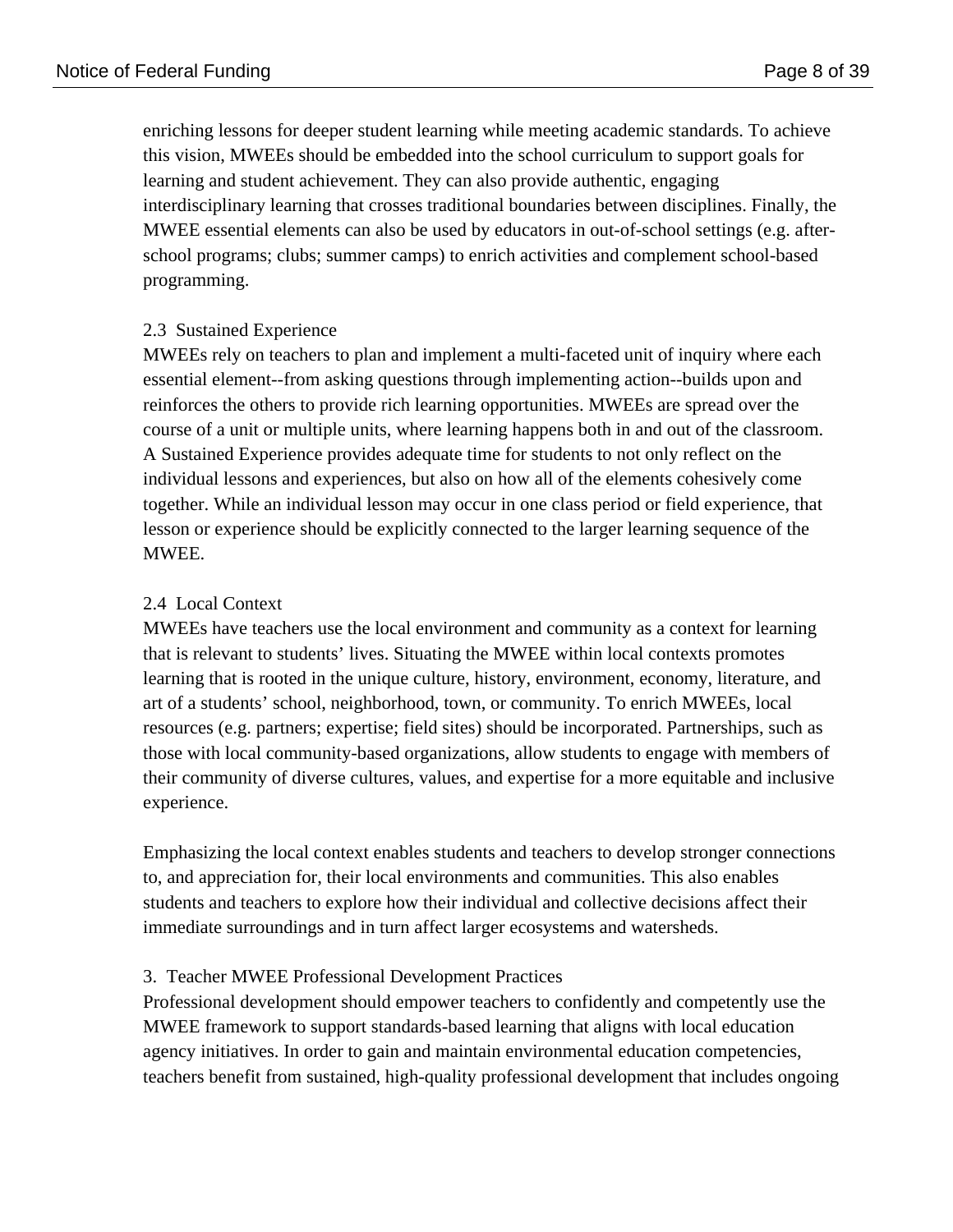support and feedback. Teachers should gain confidence in the value of MWEEs and strategies for conducting them so that they will be able to implement MWEEs after the professional development has ended. Specifically, the following practices are recommended for professional development to support teachers implementing MWEEs.

3.1 Increases teachers' knowledge and awareness of environmental issues Teachers must have an adequate level of content knowledge for their MWEE topic area specific to their grade level and discipline, including an understanding of the interactions between natural systems and social systems and human impacts on local watersheds and larger Earth systems. Recognizing that environmental issues often include different perspectives and opinions, teachers must also have a deep understanding of the facts related to environmental issues, along with an understanding of the various stakeholder values. In addition, teachers who demonstrate environmentally responsible attitudes and behaviors may be role models for their students and increase their ability to guide students in environmental actions to address complex environmental issues.

### 3.2 Models MWEE framework

Facilitators should utilize the same techniques and experiences in professional development that teachers are expected to use with their students, such as hands-on Outdoor Field Experiences, critical thinking about environmental issues, and Environmental Action Projects. Professional development should also provide opportunities for teachers to understand the goals and rationale behind the MWEE as a framework to learning and environmental stewardship. Professional development should include ongoing support for teachers, and include time for teachers to reflect on modeled activities, and plan for how the student MWEEs will be implemented in their own classrooms.

## 3.3 Allows for adequate instructional time

Professional development should be multi-day, occurring consecutively or over the course of several weeks or months. Professional development should include ample opportunity for teachers to reflect on their own teaching practices and plan for how to use knowledge and skills gained from professional development in the classroom. Opportunities to share ideas and challenges with colleagues in a cohort creates space for dialogue that can provide teachers with additional support and inspiration.

#### 3.4 Provides ongoing teacher support and appropriate incentives

Even in cases where teachers participate in robust multi-day workshops, such as summer or weekend courses, it is still essential that professional development providers have a structure in place for on-going teacher support and enrichment. This can take the form of follow up meetings, creating web-based forums for communication and feedback, establishing mentor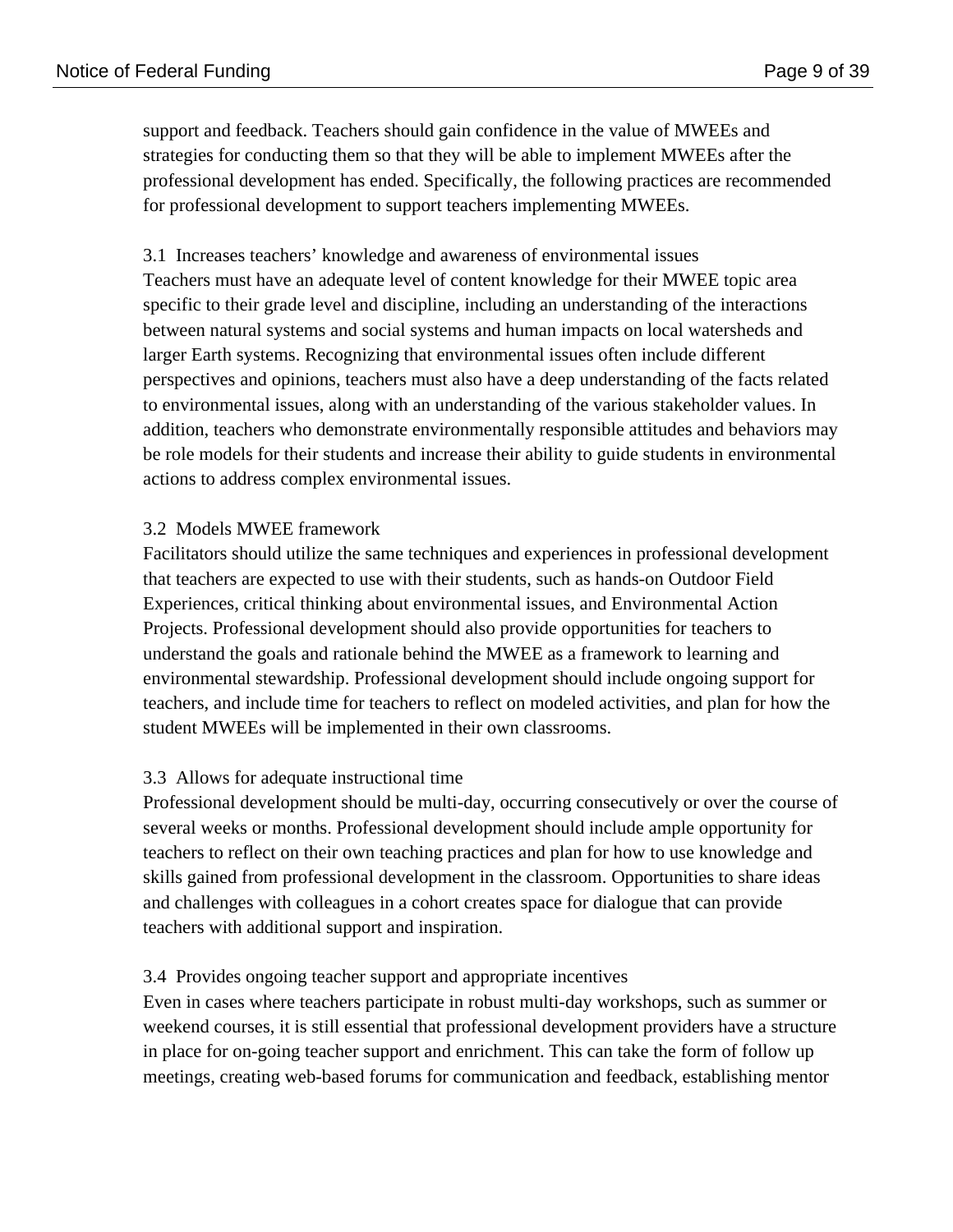teachers who can serve as points of contact, or including teams of teachers from one particular school. Continuing education credits and stipends can be used to encourage participation in on-going professional development opportunities. Outreach and training opportunities for school administrators help increase high level support for both environmental education and continuing teacher professional development for teachers.

3.5 Meets jurisdictional guidelines for effective teacher professional development Each jurisdiction has established guidance and recommendations relevant to all forms of teacher professional development. When possible, professional development opportunities for MWEEs should adhere to these general guidelines set forth by local education agencies.

#### 4. Additional Required Components

#### 4.1 Includes NOAA Assets

MWEEs use NOAA assets, such as data, resources, expertise, or places. NOAA has a wealth of applicable products, data, and services as well as a cadre of scientific and professional experts who can enhance student experiences both in the classroom and in the field. These resources complement the educator's strengths and augment the educational resources. Additionally, NOAA personnel can serve as important role models for career choices and stewardship. For more on NOAA assets for education please see: NOAA Education Resource Collections (https://www.noaa.gov/education/resource-collections), NOAA in your state (https://www.legislative.noaa.gov/NIYS/), and NOAA in your backyard (https://www.noaa.gov/ education/noaa-in-your-backyard).

#### 4.2 Educating Every Student

Unfortunately, many K-12 students do not currently have consistent access to adequately funded high-quality environmental experiences. The California B-WET Program is strongly committed to educating every student in, about, and for the environment with a focus on expanding the participation of marginalized communities. Youth in marginalized communities have traditionally not seen their identities reflected in outdoor spaces and the environment as a whole. In addition, a focus on cultural relevancy is expected both for the target audience and the organization structure. Cultural relevancy is defined as the ability to effectively reach and engage communities and their youth in a manner consistent with the cultural context and values of that community while effectively addressing disparities of diversity, equity, and inclusion within an organization's entire structure. The California B-WET Program anticipates that a substantial portion of the target audience served by funded projects will be from diverse communities, especially those who have had historical and systemic barriers to accessing the outdoors and historically denied the physical and emotional benefits of access to safe outdoor spaces.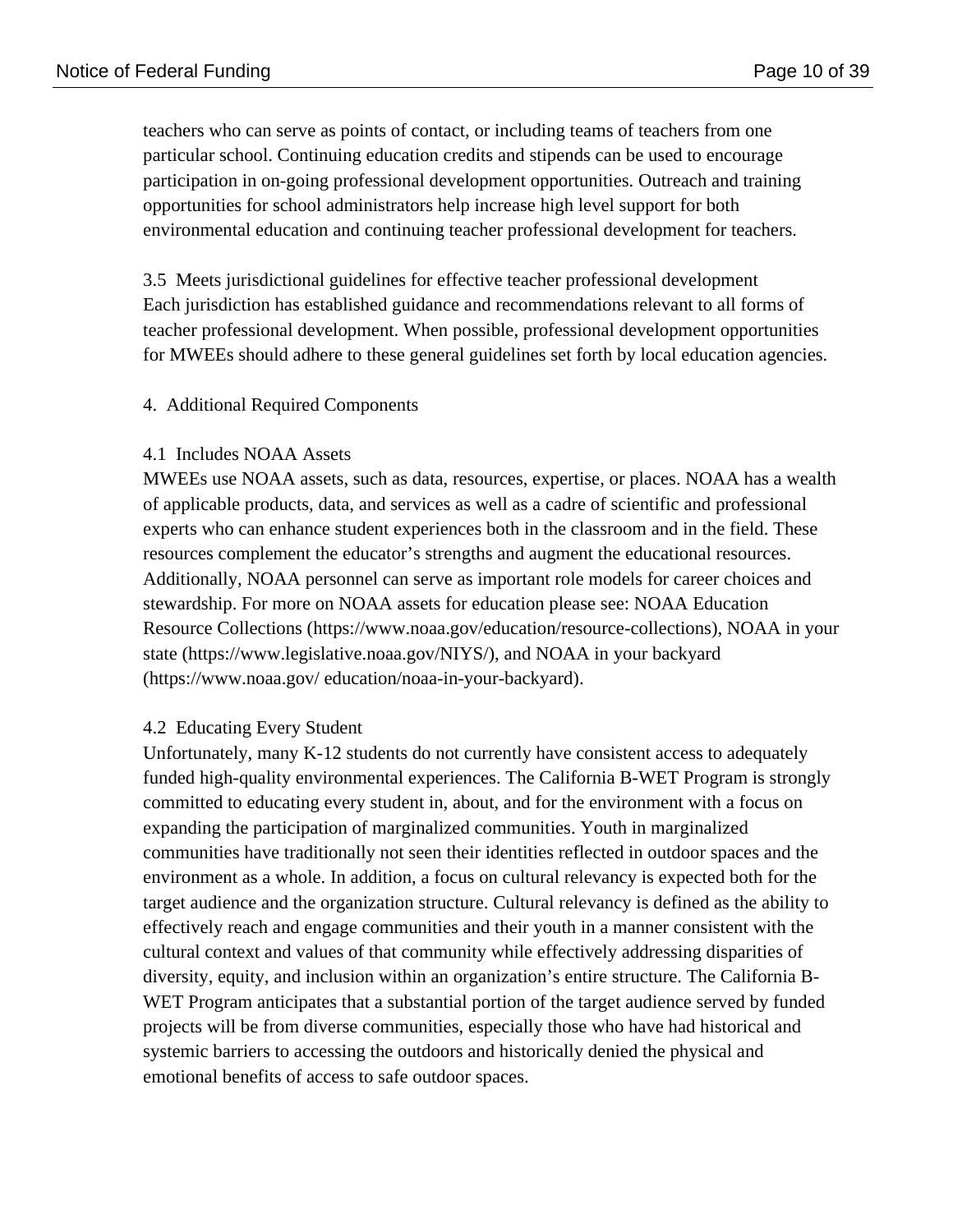#### 4.3 Connection to a National Marine Sanctuary and the Ocean

Projects must include information about the National Marine Sanctuary System and the ocean environment throughout the duration of the project—before, during and after the MWEE activities. Information provided may highlight one or more of the national marine sanctuaries located on the West Coast and must demonstrate a connection to the ocean environment through the watershed system. The idea is that students understand how their actions can affect the coastal/ocean environment through the watershed system. They also need to understand what a national marine sanctuary is, why it is important, the resources found within the sanctuary, and where it is located. Examples of curriculum and lesson plans that can be used to highlight this information can be found at: https://sanctuaries.noaa.gov/education/.

### 4.4 Climate Change Education

The K-12 education system is a well-positioned venue for instilling comprehensive knowledge, skills, competencies, and resilience around one of the most pressing economic, social and environmental issue of today: climate change. According to the 2021 Intergovernmental Panel on Climate Change (IPCC) report and most recent National Climate Assessment (NCA, 2018), communities in the U.S. are experiencing changes in climate that are resulting in severe storms, flooding, hurricanes, extended drought, change in ocean chemistry and sea level rise, presenting growing challenges to human health and safety, quality of life, and the rate of economic growth. Currently, educational institutions, researchers and policy makers are calling for climate change education that goes beyond knowledge acquisition and formal classroom teaching to efforts that reach audiences of all demographics and incorporate the social, political, economic, and justice elements of climate change. Education has the power to help students develop meaningful personal connections to climate solutions, a sense of personal agency and empowerment, and ultimately impact their behaviors and decision-making in relation to climate change (Kwauk, 2021; K12 Climate Action Commission, 2021). The MWEE educational framework can directly foster climate knowledge, skills, and competencies to address climate change, climate impacts, and the opportunities to contribute to climate solutions in their own communities. Therefore, applicants should incorporate education about climate change into programming.

Specifically, projects must incorporate on one or more of the following areas of climate change as is relates to the watershed and MWEEs:

- Ocean Acidification
- Energy Reduction
- Consumer Choices
- Ecosystem Resiliency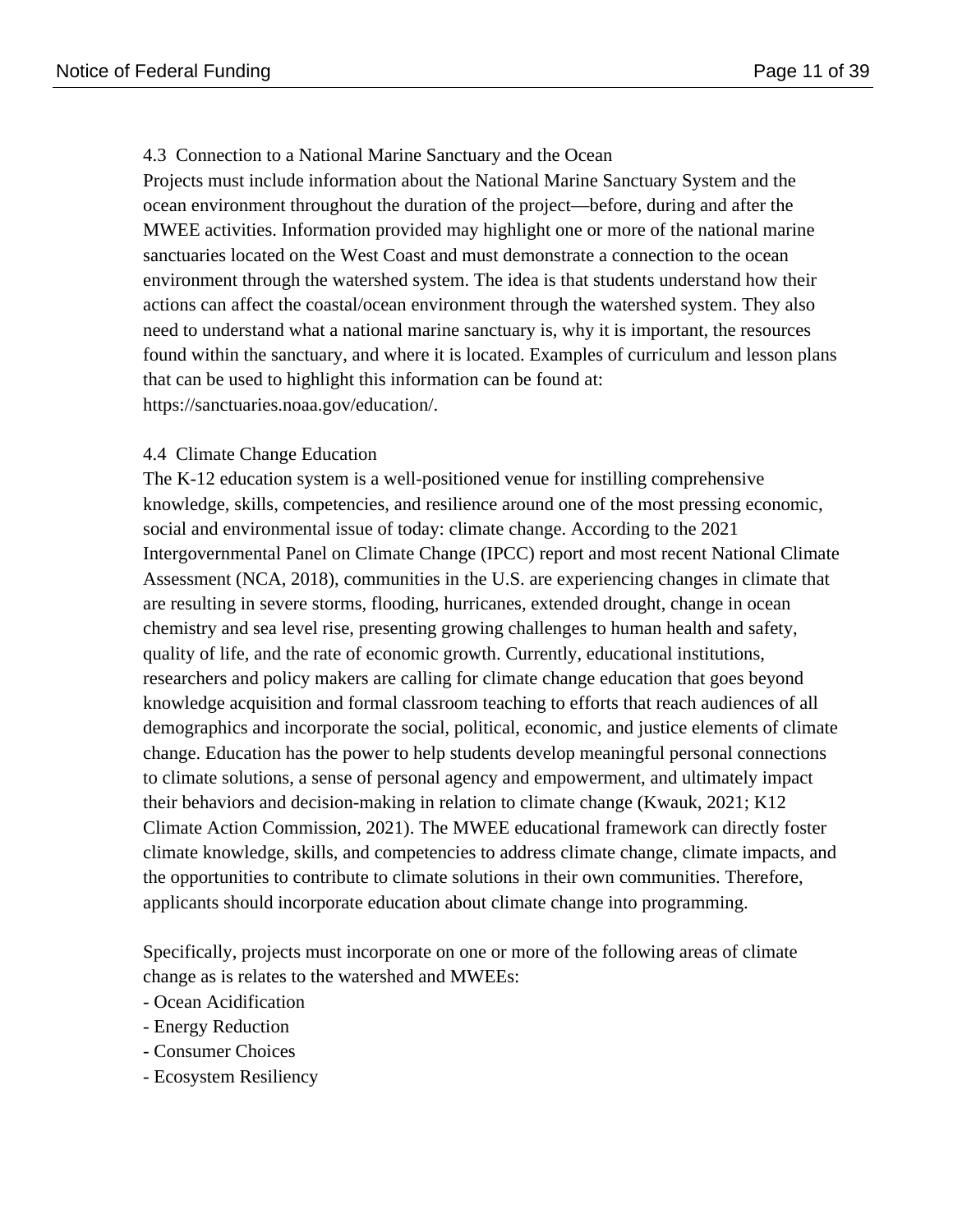And must integrate the following key themes and messages:

a. Changes in climate will impact national marine sanctuaries and the overall health of the ocean that is vital to our quality of life and, ultimately, our survival.

b. One or more of the following key messages:

- 1) Human activities are changing the Earth's climate.
- 2) Climate change affects national marine sanctuaries and the underwater treasures they protect.
- 3) The choices you make today do make a difference.
- 4) Collectively we need to adapt our carbon footprint and lower our carbon emissions.
- 5) Collective actions are needed to preserve as much biodiversity in the ocean as possible.

NOAA provides data, tools, and information to understand and prepare for climate variability and change. Many resources exist that can support teachers and students including but not limited to: Climate.gov (https://climate.gov/teaching), the U.S. Climate Resilience Toolkit (https://toolkit.climate.gov/), Climate Explorer (https://crt-climateexplorer.nemac.org), and the Chesapeake Exploration Teaching Climate Change on line course (https://cbexapp.noaa.gov/course/view.php?id=5581). An additional list of relevant assets (https://www.noaa.gov/office-education/elp/resilience-assets) provide links to NOAA datasets, potential NOAA partners, and other resilience-related assets from federal and nonfederal organizations.

## B. Program Priorities

B-WET projects under this funding announcement support the direct implementation of the MWEE. All proposals must follow the MWEE definition and all additional required components to be successful. In addition to the components listed below.

## PRIORITY 1: Systemic MWEE Implementation in School Districts (professional development for teachers and student experiences)

CA B-WET is putting a priority on the development and implementation of systemic MWEEs in school districts and/or County Offices of Education. This year's funding announcement is focused on reaching school districts that will provide MWEEs over a period of time for whole school districts. These can be through grants directly to school districts or County Offices of Education; or through grants awarded to non-profit organizations, state agencies, universities, or other partners to work with school districts on their systemic programs. Placed-based MWEEs can provide excellent opportunities to teach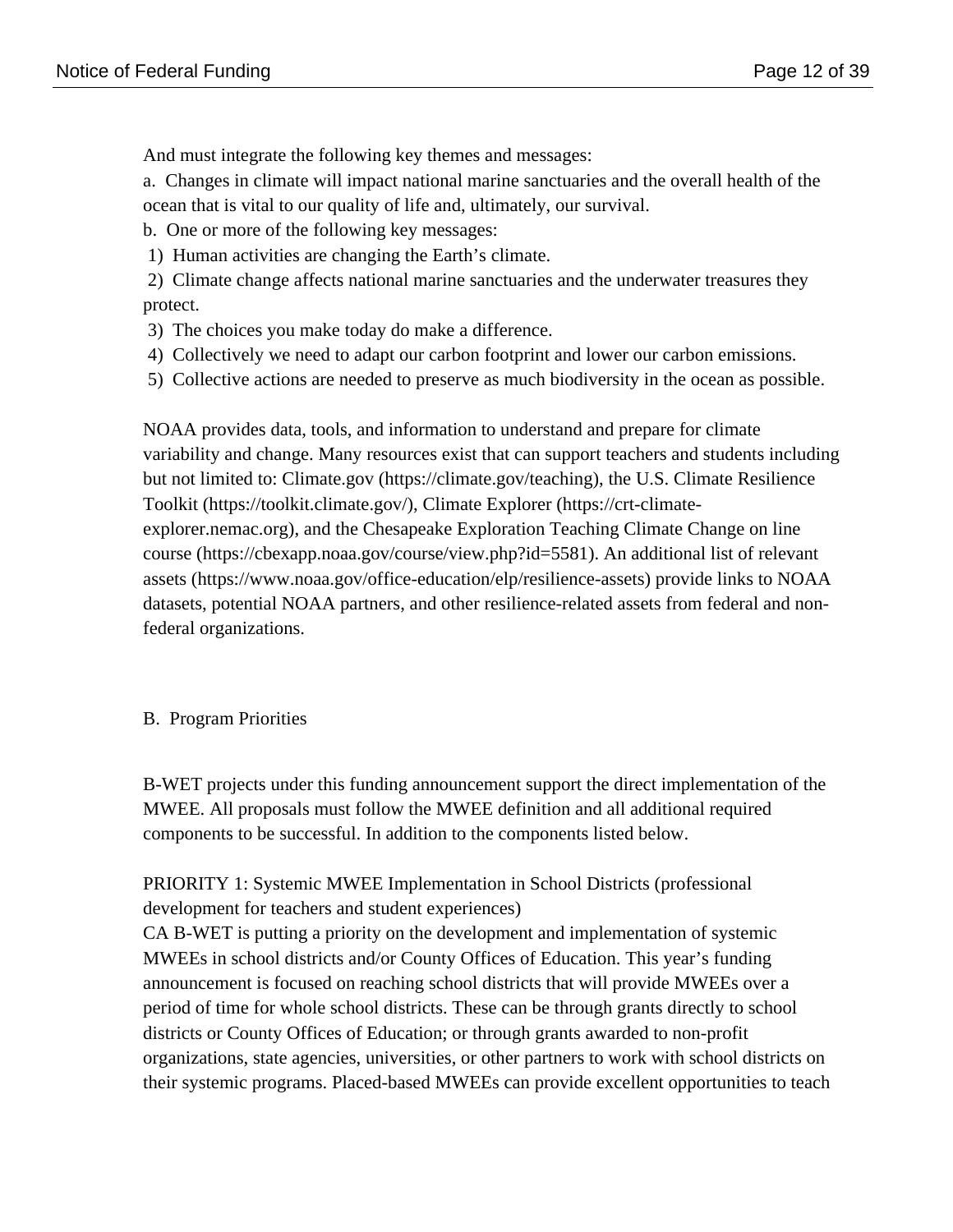the Next Generation Science Standards and California Environmental Literacy Standards (Senate Bill No. 720).

Systemic MWEE projects reach the entire student population in one or more grades with teacher-supported MWEEs. The systematic implementation should ensure that the teachers of these students receive high quality professional development to give them the content knowledge and pedagogical skills for outdoor learning to support all aspects of the MWEE. Projects that are systemic encourage ownership from a broad range of constituents and promote long-term sustainability of the MWEE project in a school district. These programs require leadership and support from the school district, however, because of the broad reach of systemic projects, partnerships with multiple partners are often needed to ensure all students receive all components of a MWEE and meaningful professional development for teachers is provided.

Applicants must demonstrate how trained teachers will implement student MWEEs, and what resources (funds, staff, facilities, partner organizations, etc.) exist to support student components of the MWEE. Successful applicants under this priority will be asked to document the number of students receiving MWEEs as a direct result of the project. Proposals should include details about where the project fits in the scope and sequence of the school district curriculum, and applicants should clearly understand and convey the primary learning objectives. Multi-disciplinary objectives are encouraged.

## PRIORITY 2: Teacher Professional Development for Meaningful Watershed Educational Experiences (MWEEs)

Teachers should be skilled in using environmental education and MWEEs to address multiple subjects' curriculum standards and local education agency initiatives. In order to gain and maintain environmental education competencies, teachers need access to sustained, high-quality professional development that includes ongoing support and feedback. Teachers should gain confidence in the value of implementing MWEEs and strategies for conducting them so that they will conduct MWEES after the B-WET supported program has ended.

PRIORITY 3: Meaningful Watershed Educational Experiences (MWEEs) for Students MWEEs for students should be learner centered and focused on questions, problems, and issues to be investigated through collecting, analyzing and sharing data; learning protocols; exploring models; and examining natural phenomena. These activities, grounded in best practices and the context of the local community and culture, help increase student interest, motivation, and attitudes toward learning, and achieve environmental stewardship. As a result of the MWEE activities, students should have an understanding of basic watershed concepts, as well as the interaction between natural systems (e.g. wildlife, plants, and water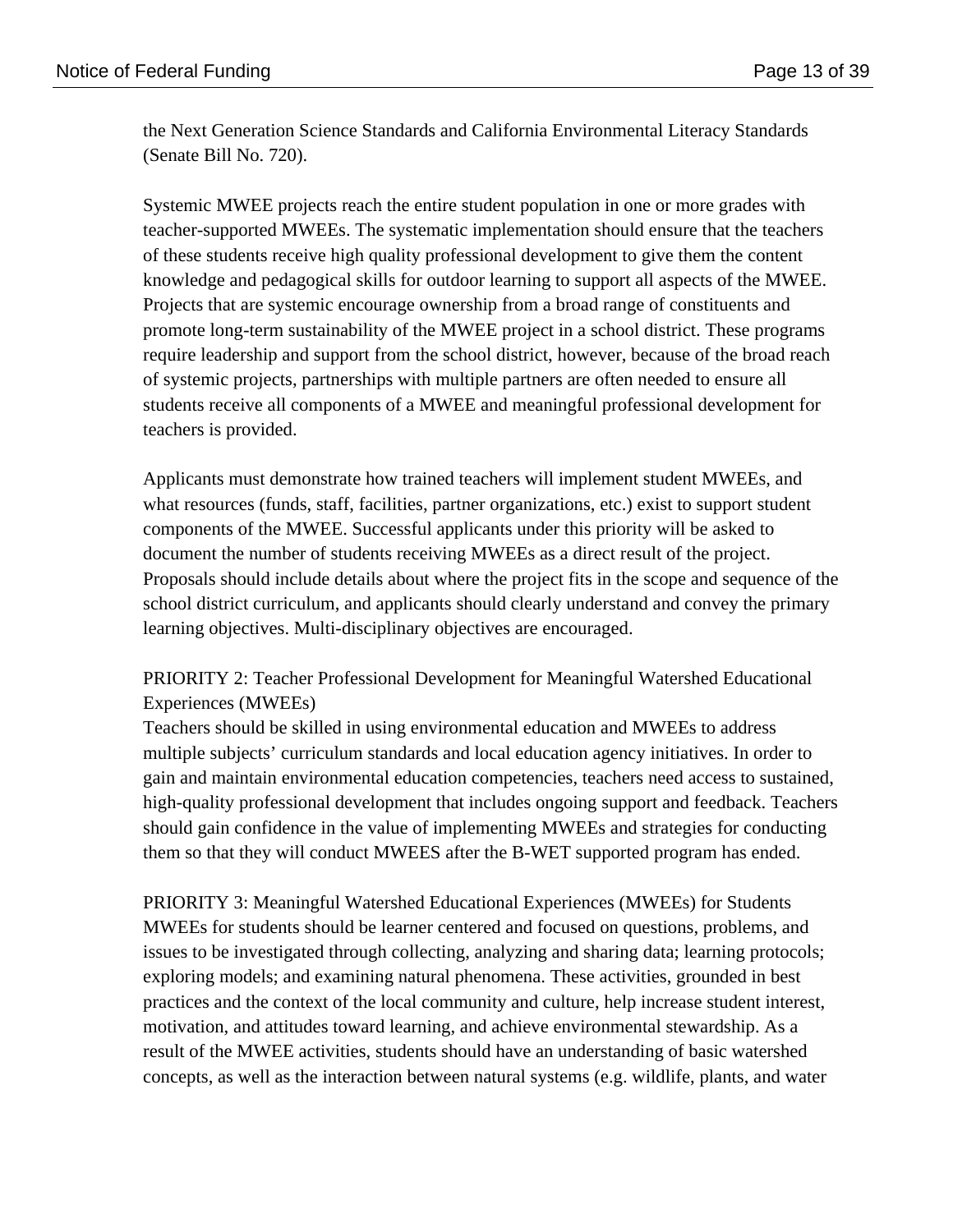cycle) and social systems (e.g. communities, transportation systems, and schools), highlighting the connection between human activity and environmental conditions.

### C. Program Authority

Under 33 USC 893 a(a), the Administrator of the National Oceanic and Atmospheric Administration is authorized to conduct, develop, support, promote, and coordinate formal and informal educational activities at all levels to enhance public awareness and understanding of ocean, coastal, Great Lakes, and atmospheric science and stewardship by the general public and other coastal stakeholders, including underrepresented groups in ocean and atmospheric science and policy careers. In conducting those activities, the Administrator shall build upon the educational programs and activities of the agency.

### II. Award Information

### A. Funding Availability

This solicitation announces that approximately \$1,500,000 may be available in FY 2022 in award amounts to be determined by the proposals and available funds. The NOAA Office of National Marine Sanctuaries anticipates that approximately 6-10 grants will be awarded with these funds.

If you are applying for Priority 1, you may apply up to \$100,000 per year. If you are applying for Priorities 2 or 3, you may apply up to \$70,000 per year.

Up to 60% of CA B-WET funding will be set aside for new applicants. Therefore, the total funding amount for applicants that have successfully received B-WET funding in the past will be limited to 40%.

There is no guarantee that sufficient funds will be available to make awards for all qualified projects. The exact amount of funds that may be awarded will be determined in pre-award negotiations between the applicant and NOAA representatives. Publication of this notice does not oblige NOAA to award any specific project or to obligate any available funds. If applicants incur any costs prior to an award being made, they do so at their own risk of not being reimbursed by the government. Notwithstanding verbal or written assurance that may have been received, there is no obligation on the part of NOAA to cover pre-award costs unless approved by the Grants Officer as part of the terms when the award is made.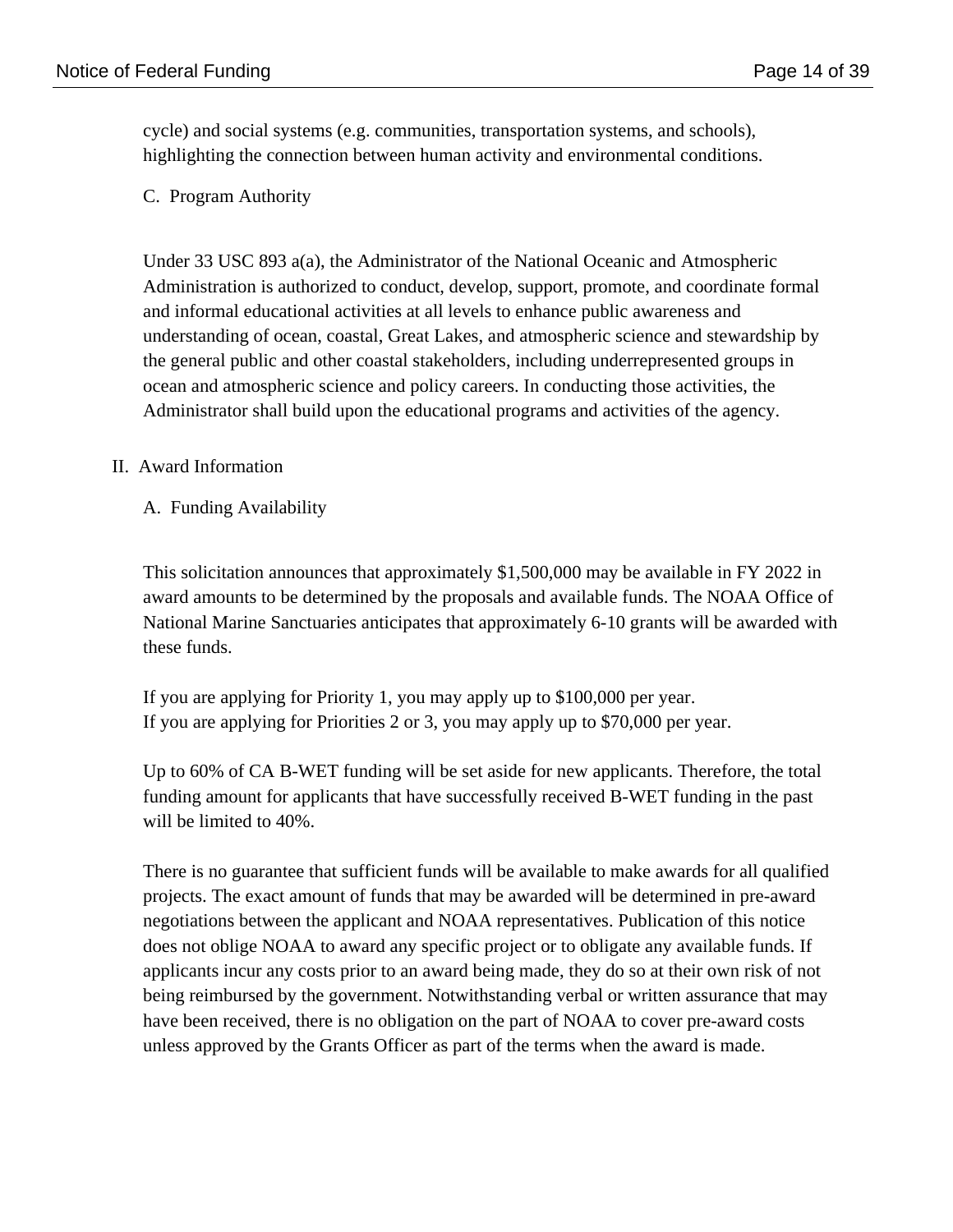Applicants are hereby given notice that funds have not yet been appropriated for this program. Future opportunities for submitting proposals to the California B-WET competitive process are anticipated, but will depend on funding levels and resources available to support new projects.

#### B. Project/Award Period

The project start date should not begin before August 1, 2022. Applicants applying to any one of the priority areas may apply for multi-year grants.

Applications should cover a project period of between one and three years. Projects that request multi-year funding must include in their submission a full description of the activities and estimated budget by line item (e.g. personnel, equipment, supplies) for all proposed work for each year. When a multi-year project is awarded, the scope of work and budget for all years is approved at the time of the award, but funding is usually provided only for the first year of the project with the remainder of the award subject to incremental funding, usually annually. NOAA anticipates continuing these multi-year awards for the entirety of their project periods; however, the agency has no obligation to provide any additional funding in connection with the award beyond the initial funding increment.

Continuation of an award to increase funding or extend the period of performance beyond the initial funding increment is at the sole discretion of NOAA and will be contingent upon satisfactory performance, continued relevance to the NOAA mission and priorities, and the availability of funds. Recipients of incrementally-funded projects will not need to compete for funding in subsequent years, and current recipients seeking continued funding of these multi-year awards issued under the incremental funding policy do not need to apply to this funding announcement. Single-year awards and awards for which NOAA shortens the period of performance are required to re-compete for continued funding after the initial period of performance. Any renewal of the project will depend on the submission of a new proposal subject to review, adequate progress on previous award(s), and available funding. Future opportunities for submitting proposals to the B-WET competitive process are anticipated, but will depend on funding levels and resources available to support new projects.

#### C. Type of Funding Instrument

Whether the funding instrument is a grant or a cooperative agreement will be determined by the amount of the NOAA Office of National Marine Sanctuaries' involvement in the project. A cooperative agreement will be used if National Marine Sanctuary System staff share responsibility for management, control, direction, or performance of the project with the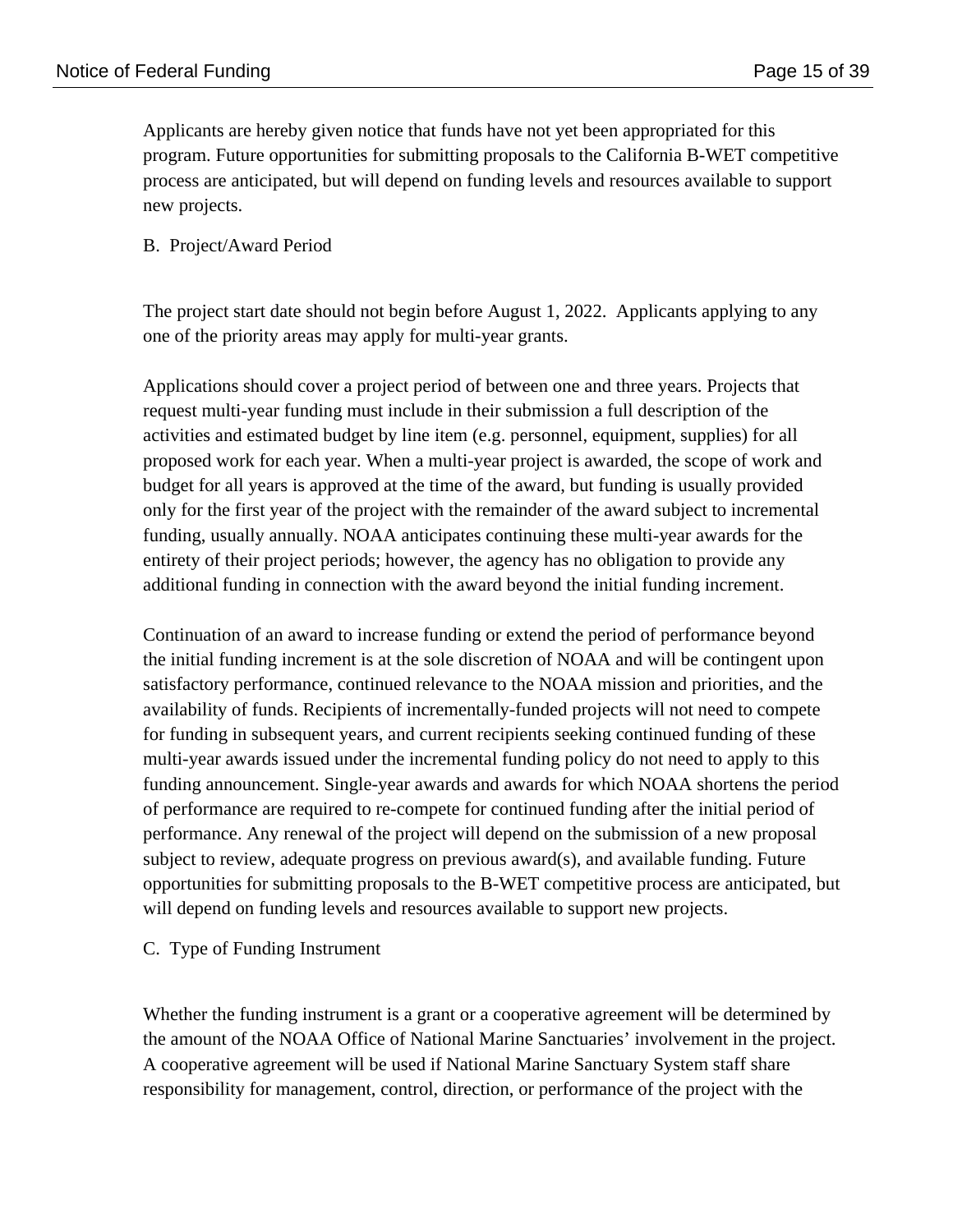recipient. Specific terms regarding substantial involvement will be contained in special award conditions.

## III. Eligibility Information

A. Eligible Applicants

Eligible applicants are K-12 public and independent schools and school systems, institutions of higher education, community-based and nonprofit organizations, state or local government agencies, interstate agencies, and Indian tribal governments. For profit organizations, foreign organizations, and foreign public entities are not eligible to apply. However, for-profit and foreign organizations and foreign public entities may participate with an eligible applicant as a project partner. Likewise, Federal agencies are not eligible to receive Federal assistance under this announcement, but may be project partners.

New this year, the CA B-WET Program is open to additional California counties. In support of the California Environmental Literacy Initiative and in an effort to work with communities that have been hit the hardest by COVID-19, hammered by school closures, and historically denied the physical and emotional benefits of access to safe outdoor spaces, the CA B-WET Program is expanding its geographic footprint. Funding is now available to the following counties: Del Norte, Humboldt, Trinity, Mendocino, Lake, Sonoma, Napa, Marin, Solano, San Francisco, Contra Costa, Sacramento, San Mateo, Alameda, San Joaquin, Santa Cruz, Santa Clara, Stanislaus, Monterey, San Benito, Merced, Madera, Fresno, San Luis Obispo, Kern, Kings, Tulare, Santa Barbara, Ventura.

Applicants must be located within the U.S. and can be physically located in any state, but must work within the following counties listed above.

B. Cost Sharing or Matching Requirement

Cost sharing is not required under this program. Any voluntary cost sharing or matching does not impact scoring and must be consistent with the requirements of 2 CFR §200.306.

C. Other Criteria that Affect Eligibility

None

IV. Application and Submission Information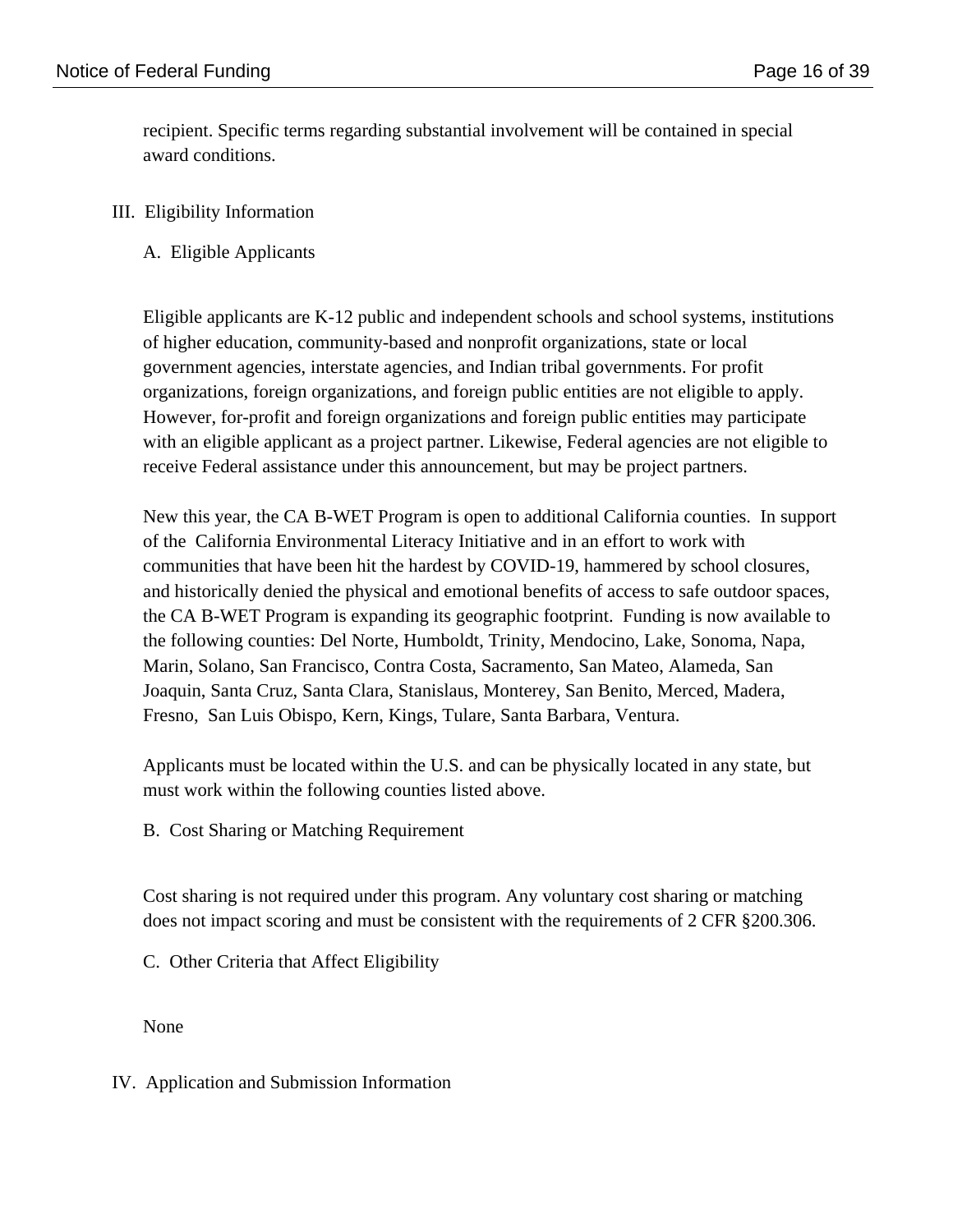## A. Address to Request Application Package

### 1. Electronic submission

Applicants are strongly encouraged to submit applications electronically through http://www.grants.gov. You may access the electronic grant application for the California Bay Watershed Education and Training Program at https://www.grants.gov/. Please note that applicants must locate the downloadable application package for this program by the FFO number (found on the first page of the FFO) or CFDA number (11.429). Users of Grants.gov are now required to use a new application process called Workspace. For more information regarding this platform, please visit: https: //www.grants.gov/web/grants/applicants/workspace-overview.html.

After electronic submission of the application, applicants will receive an automatic acknowledgment from Grants.gov that contains a Grants.gov tracking number. NOAA may request that you provide original signatures on forms at a later date. Information on the CA B-WET program, including examples of currently supported projects, can be found at https://sanctuaries.noaa.gov/news/bwet/welcome.html.

## 2. Hard copy submission

If an applicant does not have Internet access or if Grants.gov has technical issues that make submission impractical, hard copy applications will be accepted. A signed original may be submitted to Attn: Seaberry Nachbar, B-WET Coordinator, Monterey Bay National Marine Sanctuary Office, 99 Pacific Street, Building 455A, Monterey, CA 93940. Hard copy applications must be postmarked by the deadline posted in this announcement of February 18, 2022.

## B. Content and Form of Application

Proposals must adhere to the following provisions and requirements. The required Federal forms are as follows: Standard Form 424: Application for Federal Assistance Standard Form 424A: Budget Information, Non-construction Programs Standard Form 424B: Assurances, Non-Construction Programs Form CD-511: Certification Regarding Lobbying Standard Form LLL: Disclosure of Lobbying Activities (if applicable)

## 1. Proposals

Applicants should not assume prior knowledge on the part of the NOAA Office of National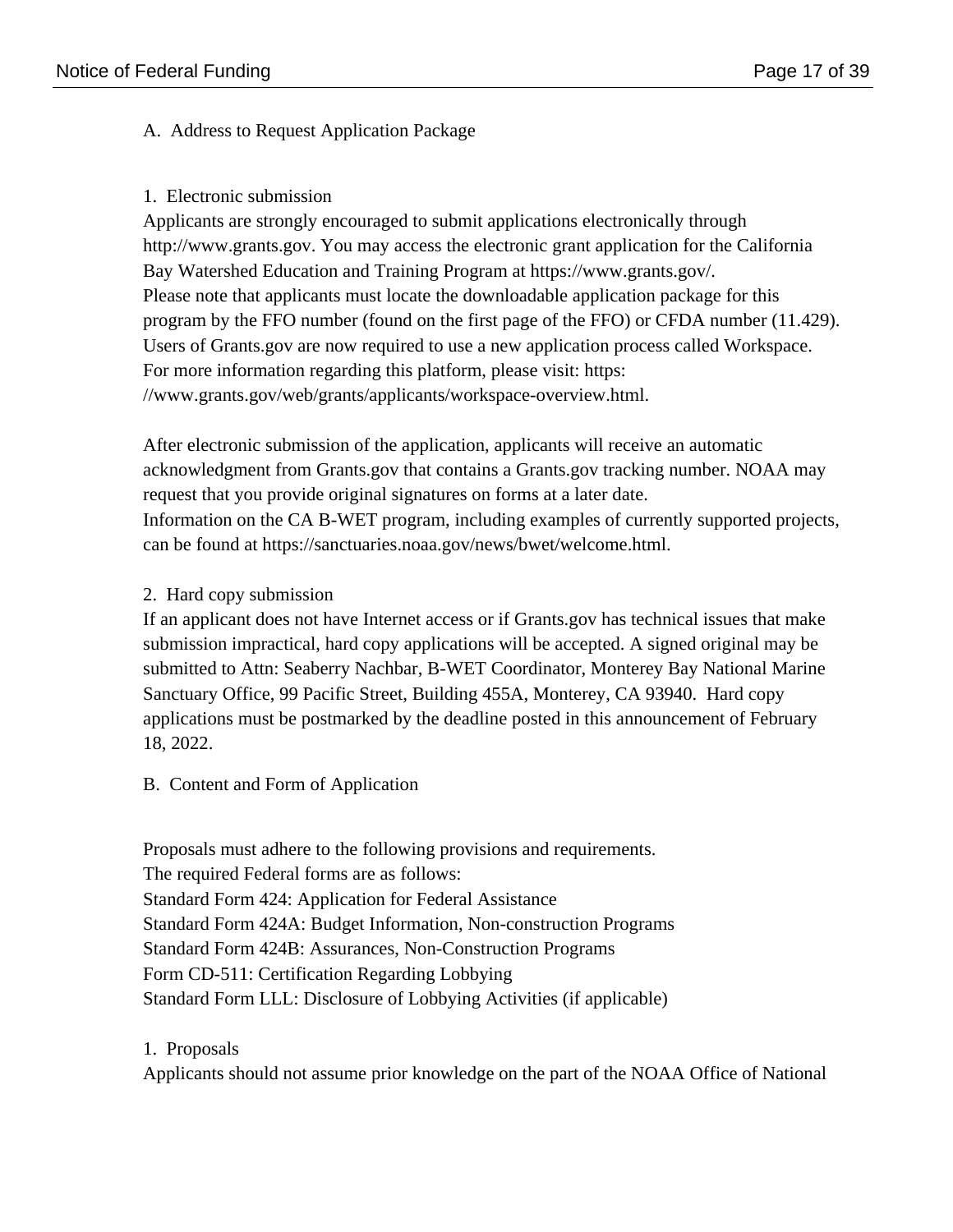Marine Sanctuaries as to the relative merits of the project described in the application.

a. Proposal Requirements: Required elements for all submissions (1) Components of the proposal outlined in Section IV. B. 2b. (1-8) should be submitted as a single PDF document and uploaded into the Grants.gov system as a single PDF document. The order of the documents should reflect the order outlined below (Project summary, Project description (items 2- 6), Budget narrative, Budget table, Letters of support, CVs, Logic model, and all other Supporting documents).

 (2) Proposal format must be in a 12-point font and single-spaced. The entire project description (items 2- 6), should not exceed 15 pages. The budget narrative, budget table, Federal forms, indirect cost rate and the project summary are not included in this 15-page limit.

 (3) Appendices and supporting documentation may be included, but may not exceed a total of 15-pages. Appendices may include information such as curriculum, resumes, and/or letters of endorsement. Additional informational material will be disregarded.

## b. Proposal Format:

This year applicants may be struggling to deal with uncertainty related to COVID-19 on programming. Applicants should describe how their methods and programming will be adapted to address all MWEE elements, to the degree possible, while being responsive to guidelines and restrictions imposed in response to the pandemic. Proposals may detail a range of approaches to adapt to COVID-19 restrictions and uncertainty impacting schools throughout the watershed.

Specifically, applicants should:

- Know audience limitations: Because pandemic restrictions and limitations vary by jurisdiction, school, and household, applicants should demonstrate awareness of their target audiences' capabilities. Applicants should describe planned communication with school partner administrative staff about how best to engage their audiences.

- Describe project flexibilities: Because pandemic responses are fluid over time, applicants should describe what flexibilities their project plan possesses and their ability to adjust methods mid-stream, if needed, and still carry on their project plan. Applicants may describe more than one scenario in their proposal, however the objectives of the scenarios should aim for a common outcome.

Proposals should include the following information and it is recommended that they follow the format outlined below: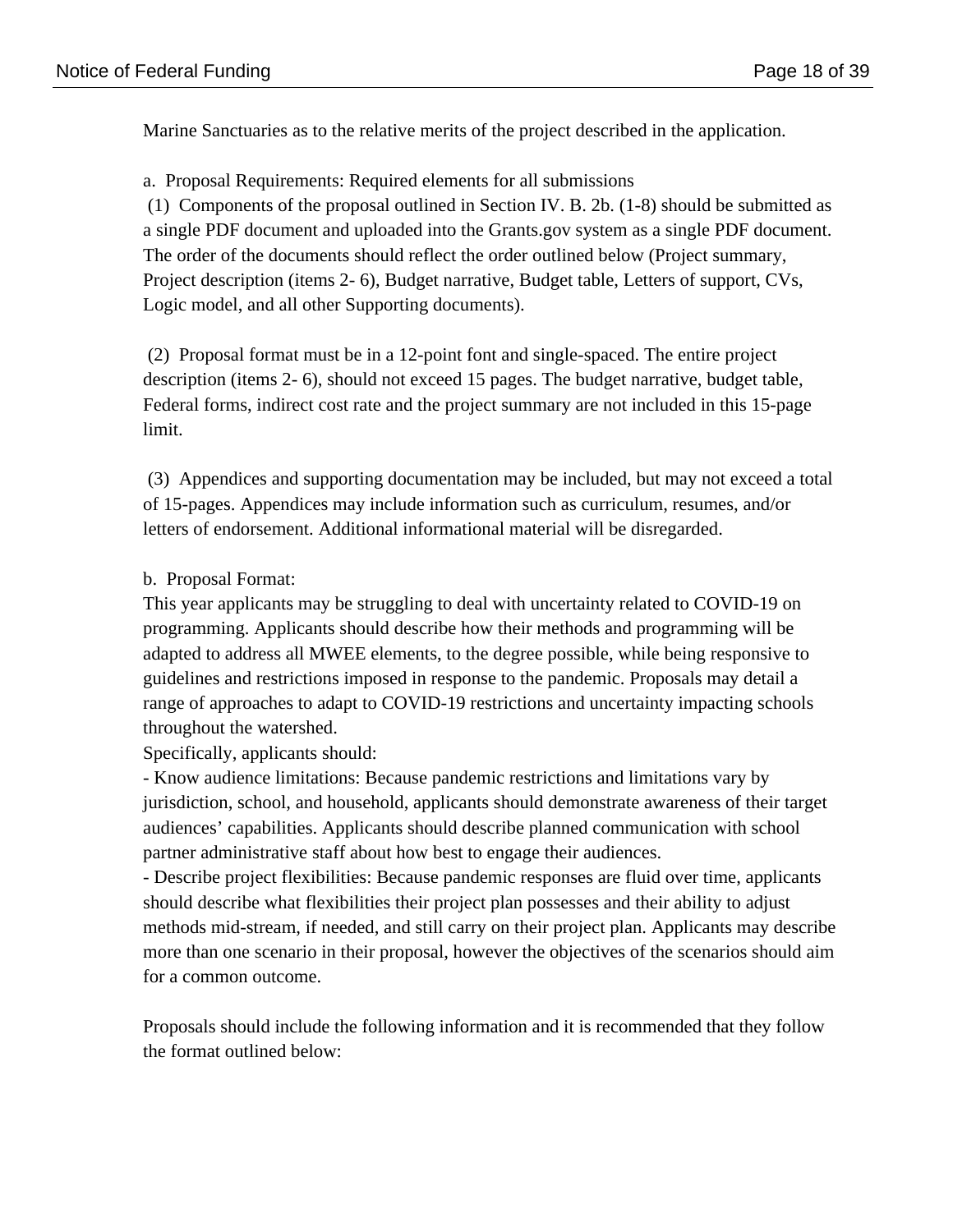(1) Project summary (1-page):

- Organization title
- Principal Investigator(s) (PI)

- Address, telephone number, and email address of applicant and PI

- Partner(s)
- Priority Area
- Project title
- Project duration

- Summary of work to be performed (include number of teachers and/or students that will be involved in your project and total project cost per student/teacher)

- Total Federal funds requested

- Cost-sharing to be provided from non-Federal sources, if any (specify whether contributions are project-related cash or in-kind)

- Total project cost

(2) Project description (15-pages)

- Accomplishments to date (this applies only to those applicants that have received a B-WET grant in prior years):

List your objectives from previous years and provide accomplishments to date for each of the objectives. Provide as much detail as possible to demonstrate to reviewers that the project goals and objectives of your grant have been/are being met. Please include your evaluation results from your evaluation report, including the tools and methods that you used. Specifically include your evaluation summary.

This is intended to provide the reviewers a clear outline of the work you have accomplished in prior years and to outline what work is needed to be accomplished with additional funds. More importantly, this is your opportunity to describe to the reviewers your successes, lessons learned and any assessment/evaluation results you have completed. When the reviewers are reading this proposal they will want to know why funding should be continued, so use this section to demonstrate your growth.

- Need: Provide a statement that describes the need for this type of project. Why are you proposing this project? Cite studies or sources, where appropriate, that validate the need for your project. It should be made clear in this section that your organization's proposed project is not duplicating other efforts in your region.

- Target audience: Identify the target audience and demonstrate an understanding of the needs of that audience. Identify specifically how many students and/or teachers are involved in your project and their demographics. Identify if you are working with a historically marginalized group, students of color, students from low-income families or those communities that have been denied consistent access to the outdoors. Please include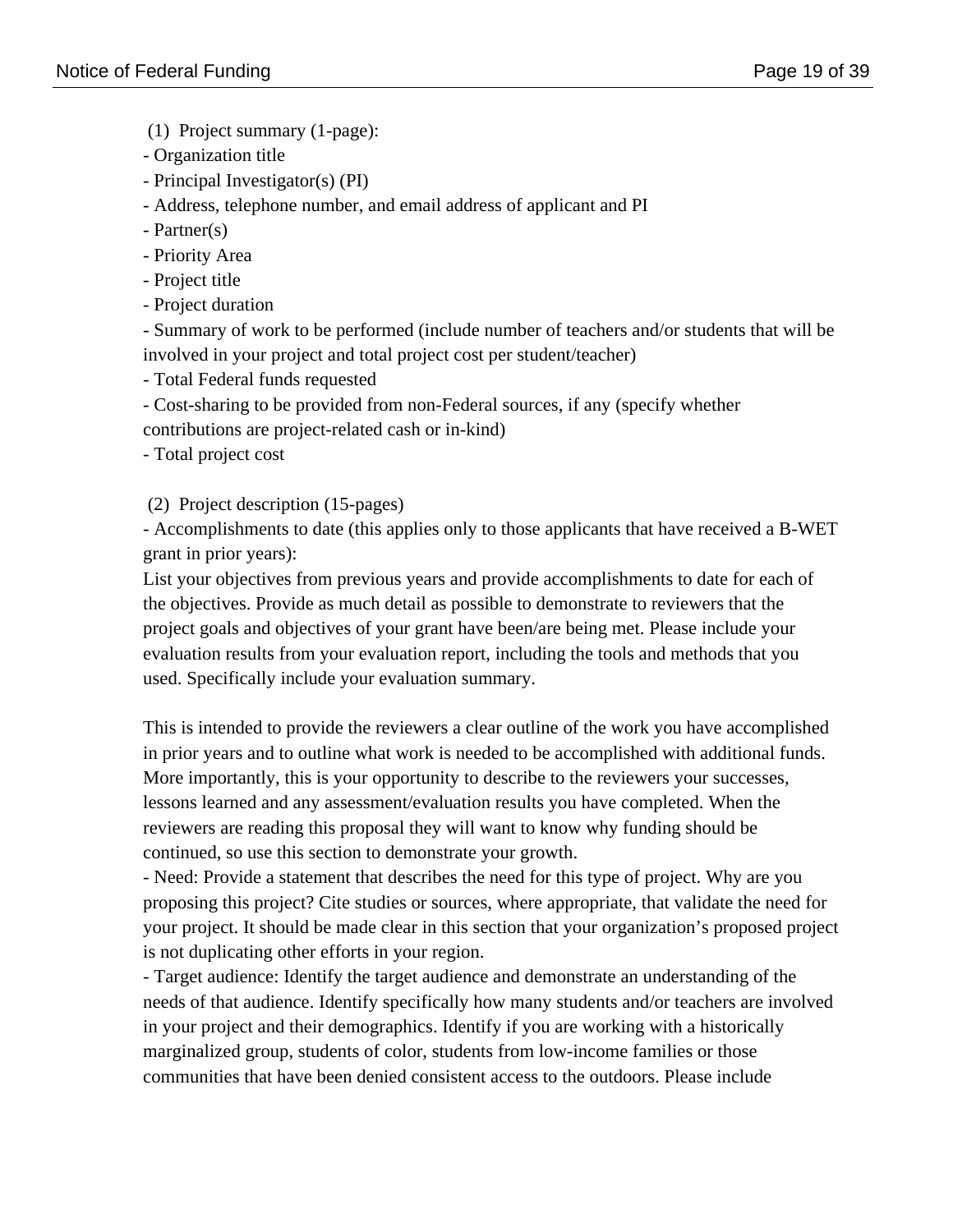demographics about the target audiences reached and the web page(s) that were used to gather that information.

- Participant recruitment: Provide a plan of action that outlines how you will recruit your target audience and identify incentives to be used such as teacher stipends or continuing education credits.

- Objectives: Explain your objectives and how you are going to accomplish these objectives. Objectives should be simple and understandable; as specific and quantitative as possible (please reference the CA B-WET Evaluation website:

https://sanctuaries.noaa.gov/education/evaluation/ when developing your objectives). Clearly explain how you will achieve your expected outputs and outcomes.

- What: Provide a statement of your project that includes a clear statement of the work to be undertaken. Demonstrate how your project meets the criteria defined in the Program Priorities. This section should illustrate how the proposed project will meet the full definition of the MWEE, including integration into the school curriculum (supporting NGSS and Environmental Literacy), using issue investigation, and conducting a stewardship action project. Please include a table that outlines how you are meeting NGSS. For an example of a table please reference the CA B-WET website:

https://sanctuaries.noaa.gov/news/bwet/welcome.html.

- Where: Give a precise location of the project and the area(s) that will be served.

(3) Who: Organization leads and partners.

- Organization leads: Explain who from your organization will conduct the project. Include key individuals who will work on the project and a short description of the nature of their effort or contribution. A CV for each individual that is participating significantly in the project is required. These can be embedded within the Project description or as a part of the Supporting documents. Please demonstrate to the reviewers that the staff employed is representative of the target audience needs. For example if you are working with a Latino audience, you have/will be employing a bi-lingual staff member.

- Partners/collaborators: List each partner organization, collaborator, or other key individuals who will work on the project. A partner is defined as an organization that contributes funding and/or in-kind resources and actively collaborates in the planning, promotion, execution, evaluation and interpretation of the program. Essentially the program would not be able to take place without the partner. A collaboration involves cooperation in which parties are not necessarily bound contractually. There is a relationship, but it is usually less formal. The most important thing to remember is: Organizations don't collaborate – people collaborate (representing their organization). A letter of support from each partner/collaborator must be included in the Supporting documents.

- Community-Based Partnerships that Lead with Equity

In order to be effective, sustainable, and equitable, environmental education must be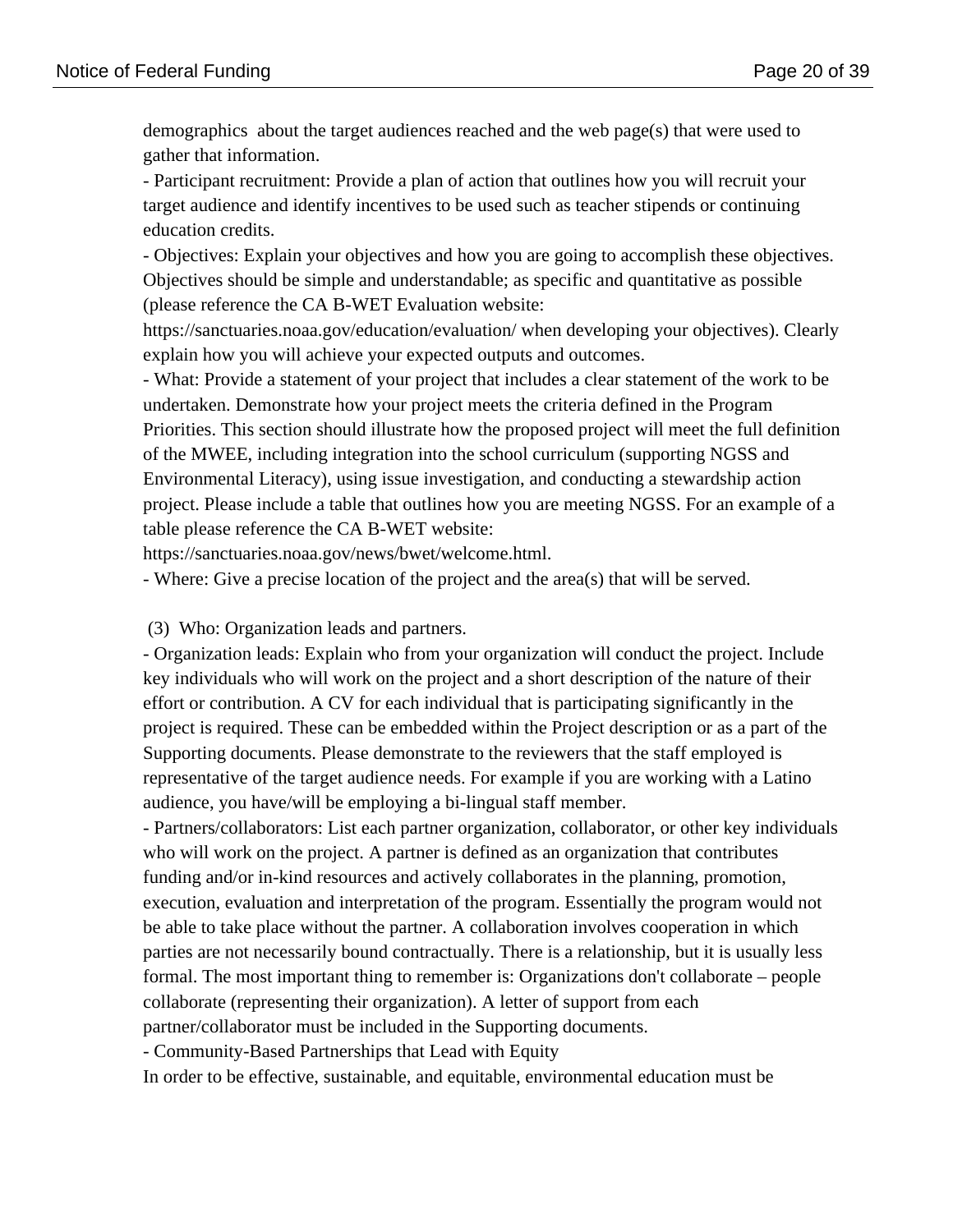integrated within organizations that understand and support the needs of their community. Therefore, the CA B-WET Program is interested in projects that partner specifically with organizations and institutions that serve marginalized groups, particularly minority communities, and/or that are located within those communities. Applicants are strongly encouraged to develop meaningful and mutually-beneficial partnerships that honor the strengths of community organizations. In successful partnerships, organizations have shared goals and work together to share resources, communicate effectively, collaborate on decision-making, and competently engage members of diverse cultures and expertise (Israel et al. 2005). Adequate compensation should be provided for community-based organization partners and community members for the effort they are contributing to the project.

Applicants are encouraged to apply NAAEE's Community Engagement Guidelines for Excellence (NAAEE 2017) in developing their project plans for engagement of target audiences.

Community partnerships may look different across proposals but may include:

- Organizations and institutions that serve marginalized groups, particularly minority black, indigenous, and people of color communities, and/or that are located within those communities;

- Partnerships that help to address a watershed challenge, problem, or phenomenon by bringing in local expertise on existing environmental issues and creating innovative solutions;

- Partnerships that enhance the local context, cultural relevance, and cultural competence in professional development for all teachers;

 (4) Project timeline: Provide a project timeline in a table format that outlines the project from beginning to end. Include a project schedule that indicates when each action, event, milestone, product development, and evaluation will occur. This should include exact activities of the field trips and the classroom instruction, with the total amount of contact time. Applicants should clearly show total anticipated contact time with project participants (teachers in professional development and students), and indicate how much of this time will be spent outdoors. This information will be evaluated as part of the review criteria, so it is necessary to include this information in your project narrative.

 (5) Project evaluation: Evaluation here is defined as the systematic collection and documentation of information about your project's outcomes in order to improve the project's effectiveness, guide judgments about its impact, and/or inform decisions about future programming or funding. Up to 10% of the budget can be spent on the evaluation component of your proposal.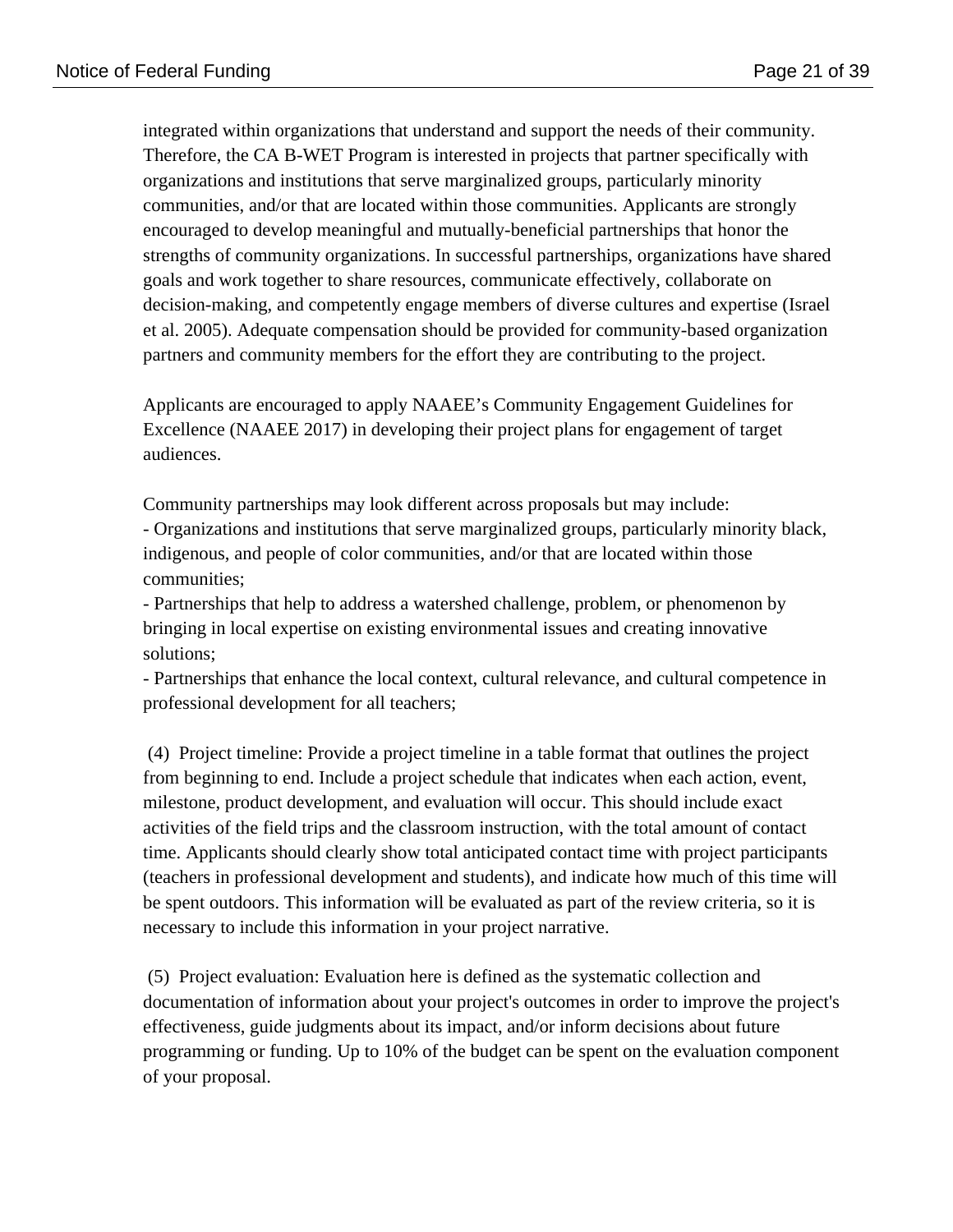The CA B-WET Program encourages applicants to rethink goals, priorities and measures of "success." There is a damaging, harmful paradigm in our field that tells us that the value of our work is defined by "numbers served." This paradigm privileges quantity over quality and outputs over outcomes. A new paradigm would have us look away from head counting, and instead prioritize addressing the needs of the most vulnerable communities first.

For this section, please include a logic model. An excellent example of a logic model can be found on the CA B-WET website: https://sanctuaries.noaa.gov/news/bwet/welcome.html.

In your evaluation plan, please describe how you will measure and document the outcomes and impacts of your project on your audience(s). How will your audience(s) be different after their involvement in your project and how will you measure those differences? Please include in your supporting documents any evaluation tools that you will be using as a part of your evaluation.

For detailed information on how to develop an evaluation plan, please visit the CA B-WET website at https://sanctuaries.noaa.gov/education/evaluation/welcome.html. Participation in B-WET National Evaluation

In the past, B-WET has collected data on B-WET program grantee and participant activities and outcomes through its national evaluation system, above and beyond project-level evaluation work conducted by grantees. However, we are currently analyzing existing evaluation data and will enhance our evaluation approach based upon that analysis. Therefore, we are not currently collecting data via the B-WET National Evaluation System. Grantees may be invited to participate in future data collection activities and will be given advance notice about these opportunities so they can incorporate data collection into project and implementation plans, as appropriate.

Additional information about B-WET national evaluation work is available here: https://www.noaa.gov/office-education/bwet/grantee-resources/national-evaluation

- Benefits or results expected: Identify and document the results or benefits to be derived from the proposed activities. Include any evaluation data and results that your organization may have conducted.

 (6) Outreach and education: Explain how your project will work with the target audience to educate and inform others of the results of your project, and any products, outcomes, or benefits of your project. As a part of the MWEE, applicants are required to share the project with the larger community. This section should outline mechanisms for significant external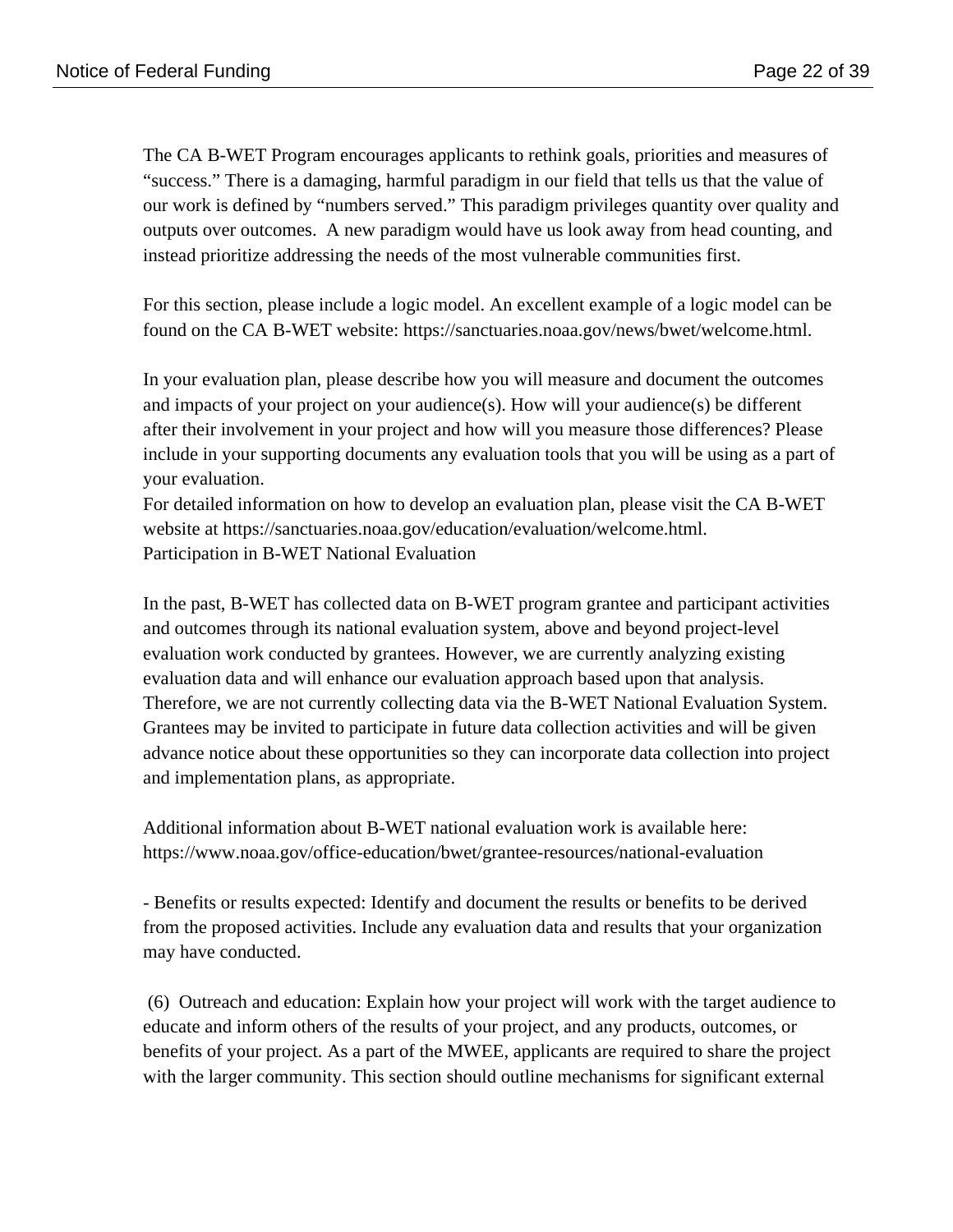sharing and communication about the project by students, teachers, or project staff. Examples include community events (events that engage parents or other community members), peer to peer sharing for teacher and/or student (e.g., in-service days, school assemblies), conferences and to the media/social media. In addition, students may present to the Sanctuary Advisory Councils that are located in their region.

 (7) Budget narrative: The budget narrative should be composed of two parts, a budget table and a budget description. The budget narrative should include the total project costs that are required to accomplish what is proposed in the Project description and includes contributions and donations. The budget narrative should provide the information needed to determine how the numbers outlined in the budget table and budget information form (SF- 424A) were derived. The narrative should explain the specific budget categories that are outlined in the SF-424A form, such as personnel/salaries, fringe benefits, travel, equipment, supplies, contract costs, and indirect costs. The budget narrative submitted with the application should match the dollar amounts on all required Federal forms (SF-424, SF- 424A). Additional cost detail may be required prior to a final analysis of overall cost allowability, allocability, and reasonableness. See 2 CFR part 200, Subpart E "Cost Principles" for additional information. Please note the following:

- If applying for multiple years of funding, the budget should be broken down for each year requested. Ensure that there is a detailed budget narrative detailing the budget requested for each year matching each Form SF-424A.

- Need for government financial assistance: Demonstrate the need for assistance. Explain why other funding sources cannot fund all the proposed work.

- Sustainability: The CA B-WET Program should not be considered a long-term source of funding; therefore it is crucial that you explain how you will ensure that ongoing programs, once initiated, will be sustained. If you have received multiple years of funding you must include how your project will be sustainable beyond B-WET funding and how you plan to continue meeting your goals and objectives.

- Funds for salaries and fringe benefits may be requested only for those personnel who are directly involved in implementing the proposed project and whose salaries and fringe benefits are directly related to specific products or outcomes of the proposed project. NOAA strongly encourages applicants to request reasonable amounts of funding for salaries and fringe benefits to ensure that your proposal is competitive.

- For any equipment, defined in 2 CFR §200.1 as "tangible personal property (including information technology systems) having a useful life of more than one year and a per-unit acquisition cost which equals or exceeds the lesser of the capitalization level established by the non-Federal entity for financial statement purposes, or \$5,000," a description of the item and associated costs is required, including a description of how it will be used in the project. For more information on equipment, see 2 CFR §200.313 and §§ 200.317-.327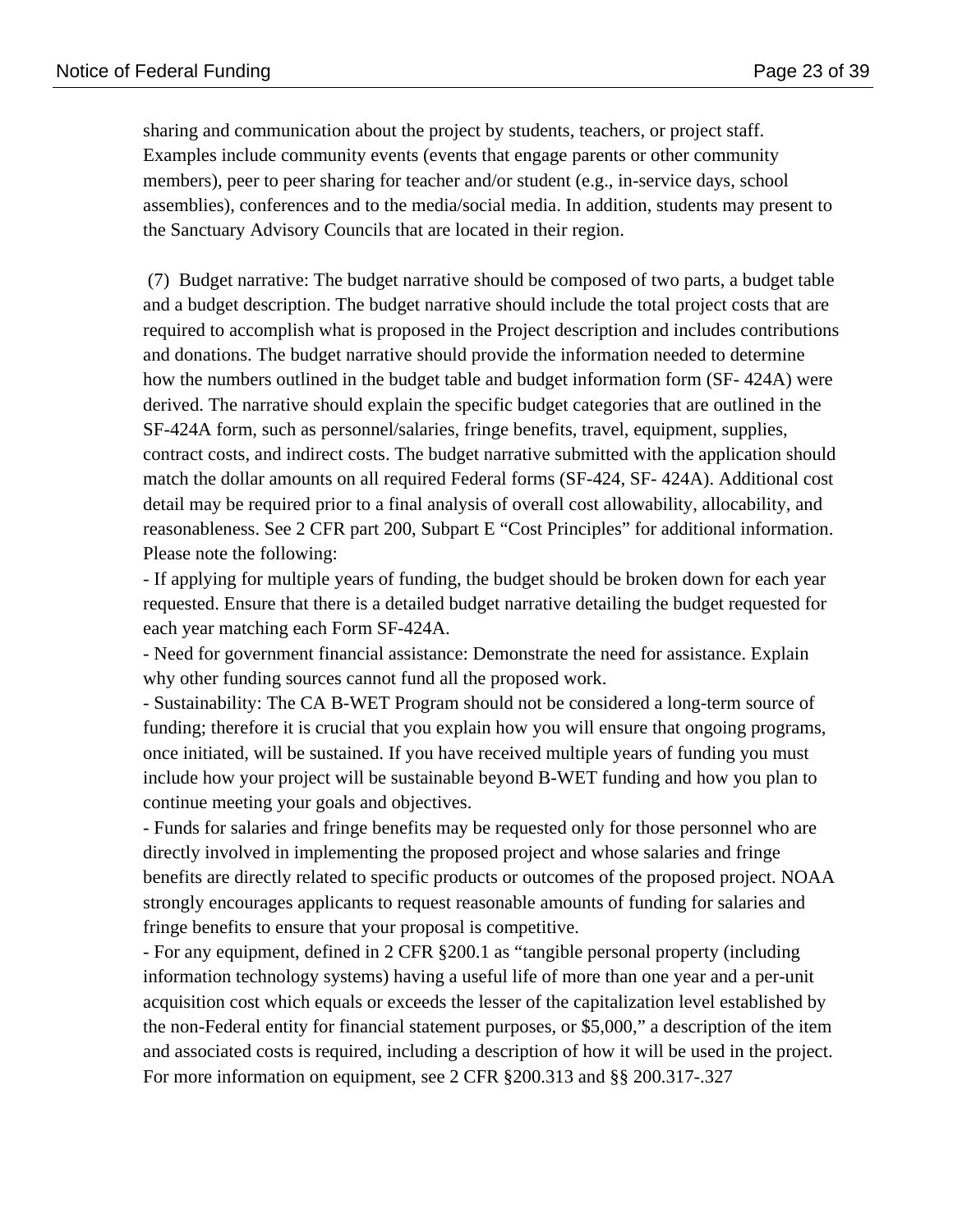- Non-profit and university applicants should identify, if this information is known when submitting the grant application, who they plan to request that NOAA transfer equipment or property ownership titles to after the project ends. The decision on grant ownership requests will be made by the Grants Officer during the grant closeout process. Property disposition must be consistent with the requirements under 2 CFR §200.313(e).

- Applicants must include the budgets and budget justifications of subawards and price or cost information supporting contracts. Information must include, to the extent known, the name of the entity receiving funds, the location of the entity receiving the funds (e.g., city, state, and Congressional district), the location of the entity receiving funds (city, state, and Congressional district), and the location of the primary place of performance under the contract/subaward. All subawards and contracts must be made consistent with the requirements of 2 CFR§§200. 331-333 for subawards, and 200.317-200.327 for procurements.

Please refer to the NOAA Budget Narrative Guidance found on NOAA's Grants Office webpage https://www.noaa.gov/acquisition-grants for assistance.

- If indirect costs are requested, indirect-cost-rate agreements must be included for the applicant organization and the negotiated rate must be requested. If an applicant does not have an indirect cost rate and wants to include indirect costs, the applicant has up to 90 days after the award start date to submit an indirect cost proposal or cost allocation plan. Indirectcost-rate-agreement documentation is not required for sub-awardees, however, indirect cost rates at the negotiated levels should be paid by the primary awardee. Under 2 C.F.R. §200.414 "Indirect (F&A) Costs," any applicant that does not have a current negotiated indirect cost rate may elect to charge a de minimis rate of 10% of modified total direct costs which may be used indefinitely. Costs must be consistently charged as either indirect or direct costs, but may not be double charged or inconsistently charged as both pursuant to 2 C.F.R.§ 200.403 "Factors affecting allowability of costs." If chosen, this methodology once elected must be used consistently for all Federal awards until such time as a cooperator chooses to negotiate for a rate, which the non-Federal entity may apply to do at any time. The negotiation and approval of a rate is subject to the procedures required by NOAA and the Department of Commerce Standard Terms and Conditions Section B.06.

The NOAA contact for indirect or facilities and administrative costs is: Lamar Revis, Grants Officer, NOAA Grants Management Division 1325 East West Highway, 9th Floor Silver Spring, Maryland 20910, lamar.revis@noaa.gov

 (8) Supporting documentation: The amount of information given in this section will depend on the type of project, but should be no more than 15 pages (this does not include the budget narrative, budget table, Federal forms, indirect cost rate, and the project summary).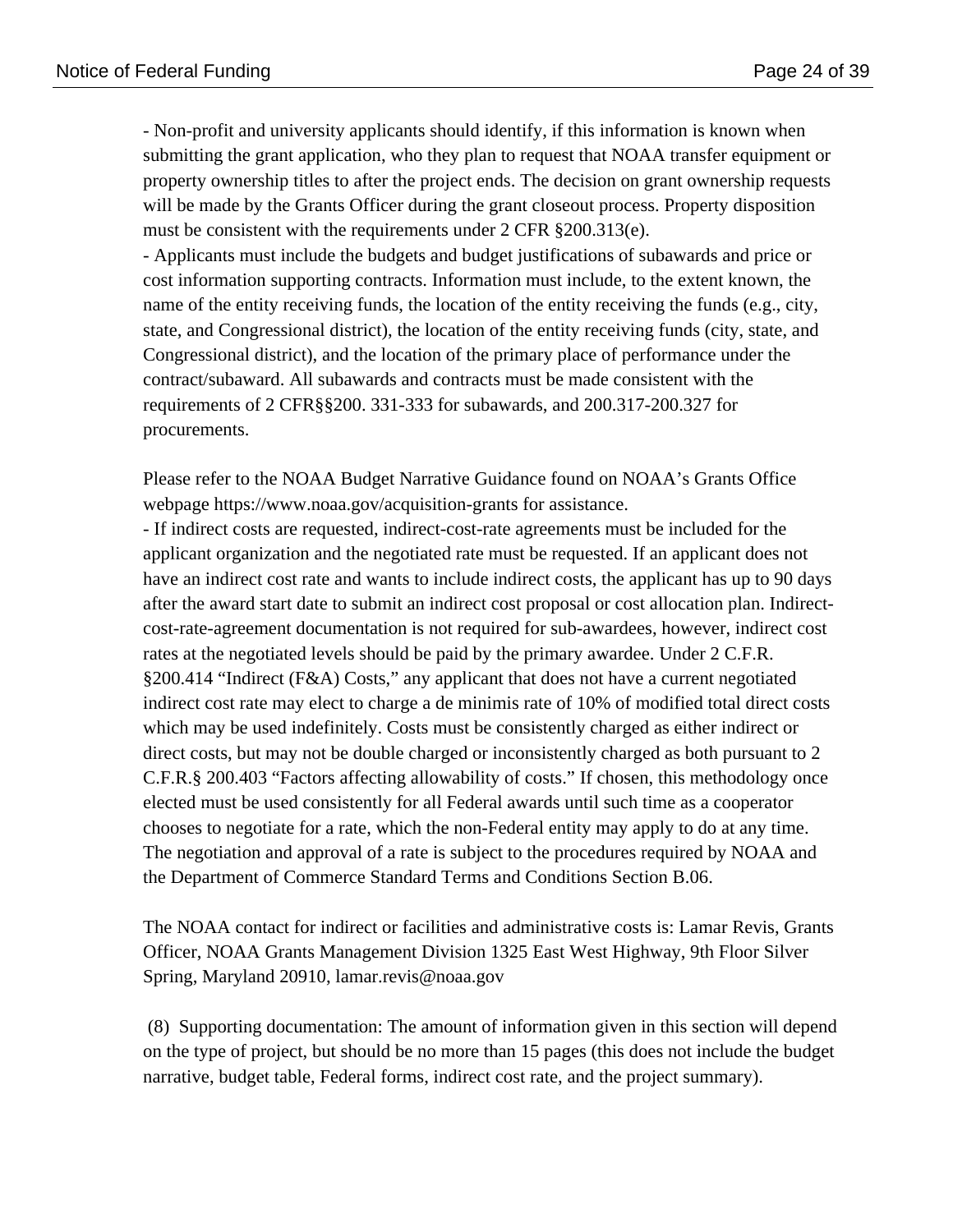- Letters of support: If the applicant organization has partners, such as schools, state agencies, or other organizations, letters of commitment should be included from partners/collaborators explaining their role in and/or funding of the proposed project. If no letters are included, it will be assumed the applicant has no partners/collaborators. Letters of recommendation may also be included to demonstrate previous work.

- Curriculum vitae
- Evaluation tools
- C. Unique Entity Identifier and System for Award Management (SAM)

To enable the use of a universal identifier and to enhance the quality of information available to the public as required by the Federal Funding Accountability and Transparency Act, 31 U.S.C. 6101 note, to the extent applicable, any proposal awarded in response to this announcement will be required to use the System for Award Management (SAM), which may be accessed online at https://www.sam.gov/portal/public/SAM/. Applicants are also required to use the Dun and Bradstreet Universal Numbering System, as identified in Office of Management and Budget guidance published at 2 CFR Parts 25, which may be accessed at http://www.ecfr.gov/cgi-bin/text-idx?SID=2dae4a7dcd5848a6364bb94d2d7786dd&mc=t rue&tpl=/ecfrbrowse/Title02/2subtitleA.tpl.

D. Submission Dates and Times

Proposals must be received by 11:59 PM Eastern Time on February 18, 2022 when submitting through www.grants.gov (Grants.gov). Proposals being submitted in hard copy must be postmarked or provided to a delivery service on or before February 18, 2022. Electronic proposals received in Grants.gov after this due date and time, will not be considered for funding.

E. Intergovernmental Review

Applications under this program are not subject to Executive Order 12372, Intergovernmental Review of Federal Programs.

F. Funding Restrictions

1. The CA B-WET Program should not be considered a long-term source of funds.

2. Funding may not be used to support endowments; individuals; building campaigns or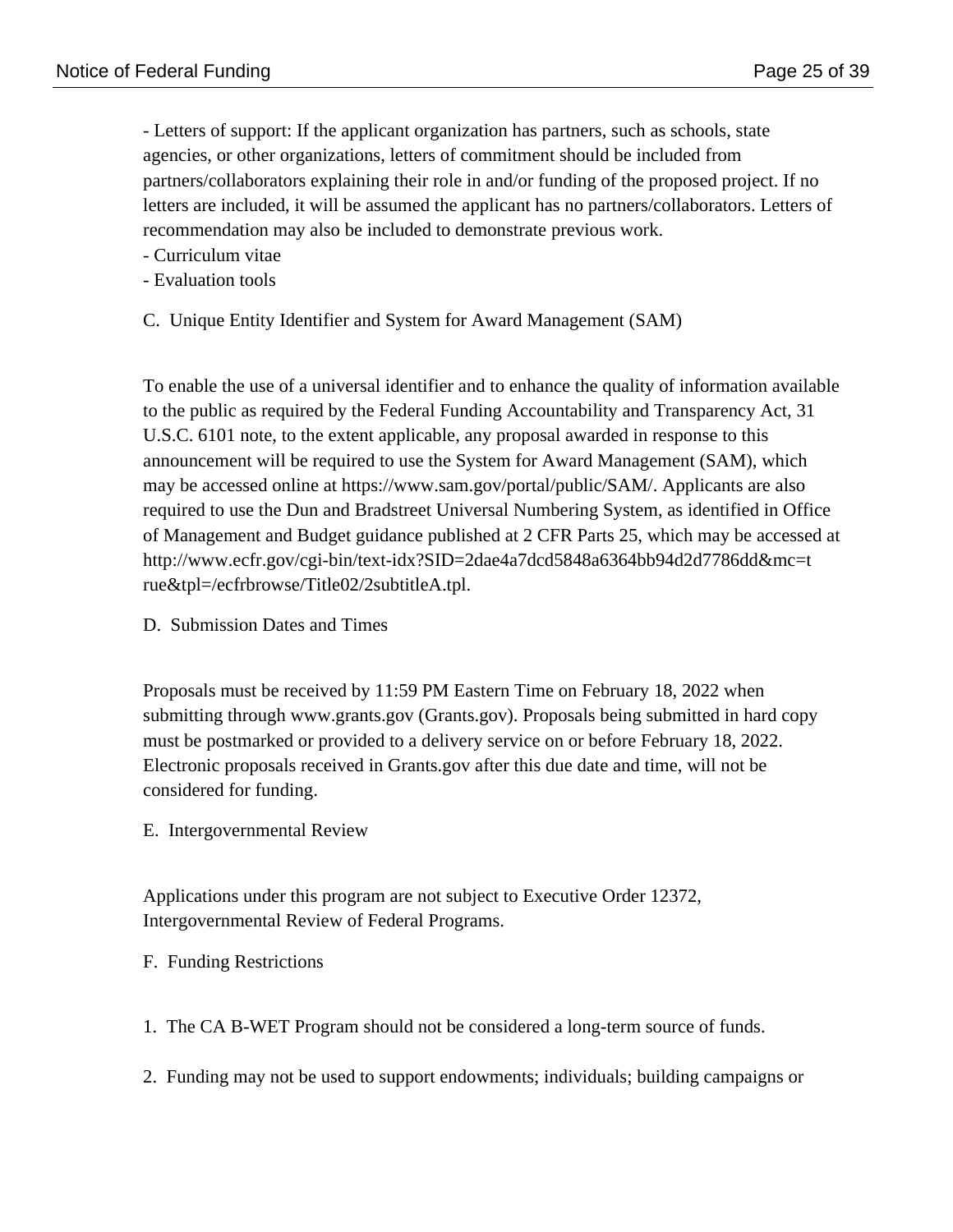capital construction; deficit financing; annual giving; or fund-raising.

G. Other Submission Requirements

Applicants are strongly encouraged not to wait until the application deadline date to begin the application process through https://www.grants.gov. In developing your submission timeline, note that validation or rejection of your application by Grants.gov may take up to two (2) business days after submission. In addition, potential funding applicants must register with Grants.gov before any application materials can be submitted, and first-time registration with Grants.gov can take up to three weeks or more. It is therefore strongly recommended that this registration process be completed as soon as possible to allow sufficient time to ensure applications are submitted before the closing date. Also, even if an applicant has registered with Grants.gov previously, the applicant's password may have expired or their registration may need to be renewed prior to submitting to Grants.gov. Grants.gov will not accept submissions if the applicant has not been authorized or if credentials are incorrect. Authorizations and credential corrections can take several days or longer to establish.

To use Grants.gov, an applicant must have a Dun and Bradstreet Data Universal Number 25 System (DUNS) number and be registered in the System for Award Management (SAM), https://www.sam.gov/portal/public/SAM/, and periodic renewals are required. Allow a minimum of five (5) days to complete the SAM registration. (Note: Your organization's Employer Identification Number (EIN) will be needed on the application form.) Applicants can receive a DUNS number at no cost by calling the dedicated toll-free DUNS Number request line at 1-866-705-5711. See also

https://www.grants.gov/web/grants/applicants/organization-registration/step-1-obtain-dunsnumber.html.

The Grants.gov site contains directions for submitting an application, the application package (forms), and is also where the completed application is submitted. Applicants using Grants.gov must locate the downloadable application package for this solicitation by the Funding Opportunity Number or the CFDA number listed in the Executive Summary of this Announcement. Applicants will be able to download a copy of the application package, complete it offline, and then upload and submit the application via the Grants.gov site.

After electronic submission of the application through Grants.gov, the person submitting the application will receive within the next 24 to 48 hours two email messages from Grants.gov updating them on the progress of their application. The first email will confirm receipt of the application by the Grants.gov system, and the second will indicate that the application has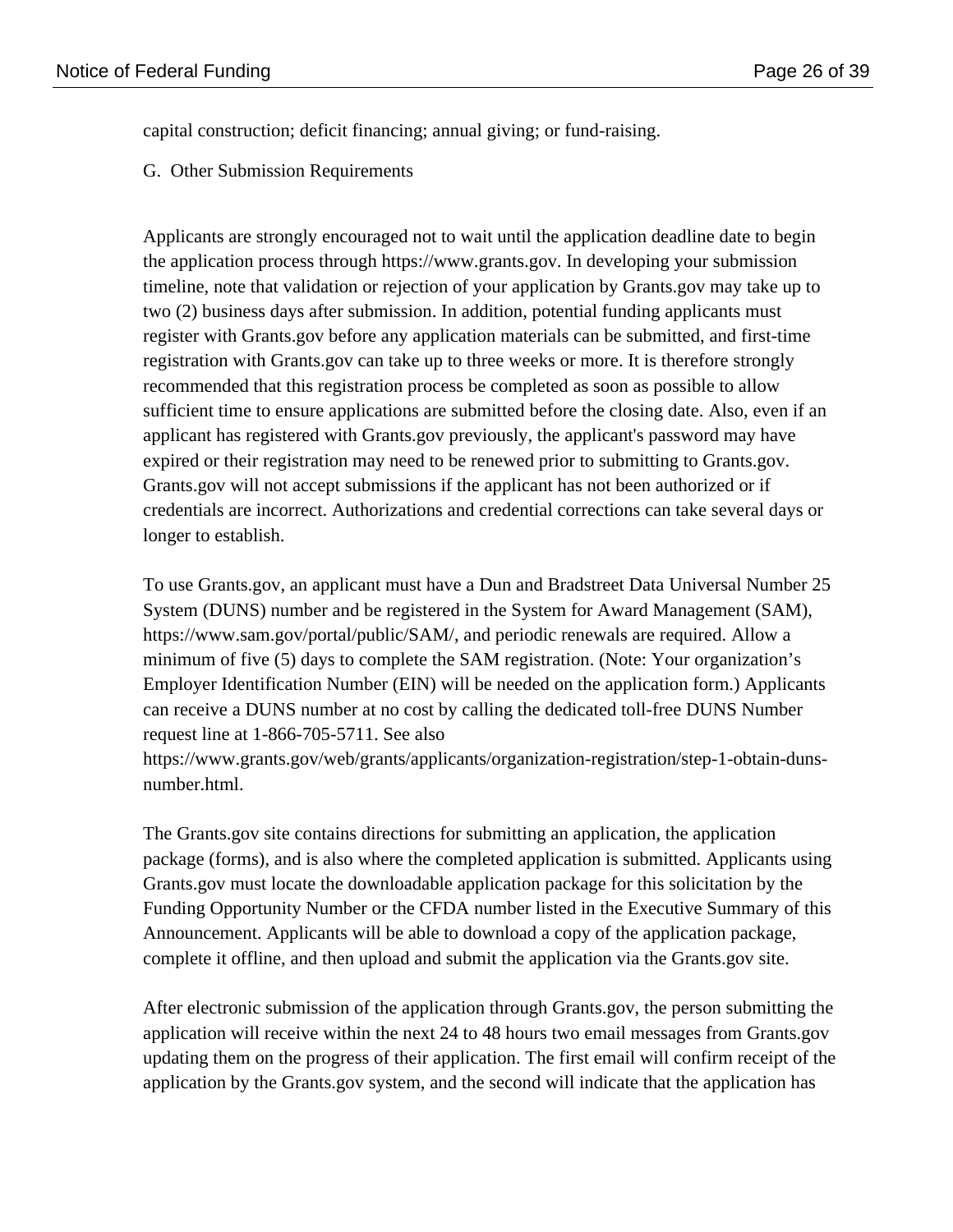either been successfully validated by the system before transmission to the grantor agency or has been rejected because of errors. After the application has been validated, this same person will receive a third email when the application has been downloaded by the Federal agency. Only validated applications are sent to NOAA for review, and the validation time is deemed the time NOAA received it.

If you experience a Grants.gov "systems issue" (technical problems or glitches with the Grants.gov website) that you believe threatens your ability to complete a submission before an applicable funding cycle deadline, please (i) print any error message received; and (ii) call the Grants.gov Contact Center at 1-800-518-4726 for immediate assistance. Ensure that you obtain a case number regarding your communications with Grants.gov.

Please note: problems with an applicant organization's computer system or equipment are not considered "systems issues." Similarly, an applicant's failure to: (i) complete the required registration, (ii) ensure that a registered Authorized Organizational Representative submits the application, or (iii) receive an email message from Grants.gov validating or rejecting its application are not considered "systems issues." A Grants.gov "systems issue" is an issue occurring in connection with the operations of Grants.gov system, such as the temporary loss of service by Grants.gov due to unexpected volume of traffic or failure of information technology systems, both of which are highly unlikely. In the event of confirmed "systems issue," or a significant natural disaster affecting submission, NOAA may allow more time for applicant submission due to system problems at Grants.gov at the time of application submission that are beyond the control of the applicant.

V. Application Review Information

A. Evaluation Criteria

For reviewers to determine how well your project fits within the guidelines of the CA B-WET program, it is very important to address all of these evaluation criteria below.

1. Importance and/or relevance and applicability of proposal to the program goals (35 points)

This criterion ascertains whether the proposed work addresses B-WET program priorities and if the project is relevant to NOAA.

For All Priorities-

Issue definition and background research: Do the students or the professional development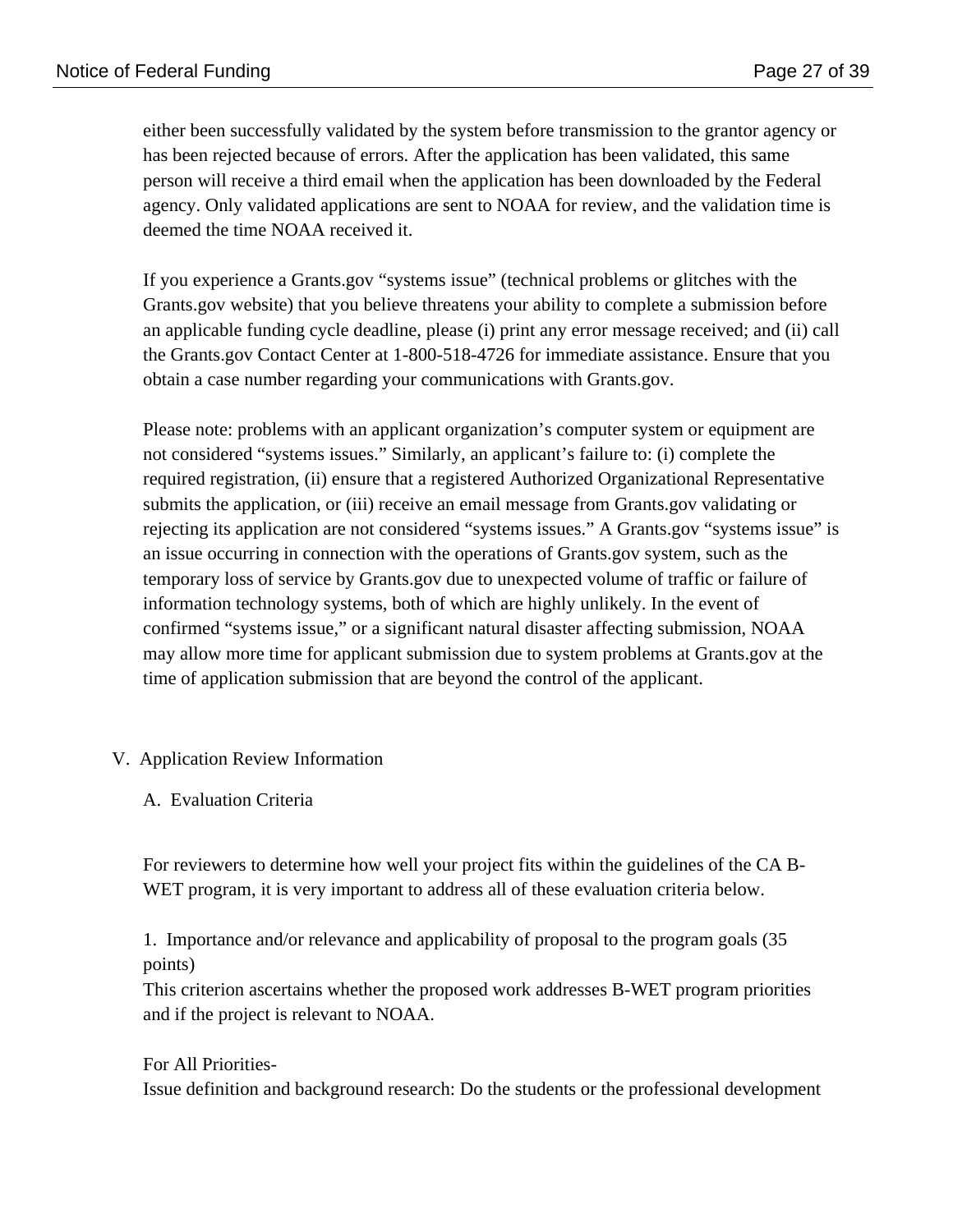for teachers focus on a driving question that guides their inquiry, investigations, and ultimately results in environmental actions? Is the driving question open-ended, relevant to the students' lives, and meet learning objectives? Are the students actively involved in codeveloping supporting questions with teachers or are the teachers guided on how to do this with their students? Do the students plan and conduct background research and investigations to better understand the driving and supporting questions or are the teachers guided on how to do this with their students? Are the students guided to reflect on personal and public values and perspectives, and root causes, related to the driving question or are the teachers guided on how to do this with their students?

Outdoor field activities: Are the students actively involved in planning and conducting the field investigations, including developing supporting questions to explore the driving question in the field or are the teachers guided on how to do this with their students? Do the field experiences allow students to interact with their local environment and contribute to learning in ways that traditional classroom or laboratory settings or are the teachers guided on how to do this with their students? Are the students encouraged to use their senses, scientific equipment, and technology to make observations, collect data or measurements, and conduct experiments necessary to answer their supporting questions and inform Environmental Action Projects or are the teachers guided on how to do this with their students?

Environmental Action Projects: Do the students implement an environmental action project as a solution that directly addresses the defined issue within their school, neighborhood, town, or community or are the teachers guided on how to do this with their students? Are students actively engaged in and, to the extent possible, drive the decision-making, planning, and implementation of the action project, while teachers play a facilitation role by forming groups, moderating, and answering questions? Do students reflect on the value of the action and determine the extent to which it successfully addressed the issue or are the teachers guided on how to do this with their students? Does the environmental action project allow students to understand that they personally have the power to bring about change by taking action to address environmental issues at the personal, community, or societal level or are the teachers guided on how to do this with their students?

Synthesis and conclusions: Do students identify, synthesize, and apply evidence from their investigations to make claims and draw conclusions about the issue or are the teachers guided on how to do this with their students? Is there dedicated time for students to reflect on each experience and investigation in relation to the issue or are the teachers guided on how to do this with their students? Do the students share their claims and conclusions with each other or are the teachers guided on how to do this with their students? Do the students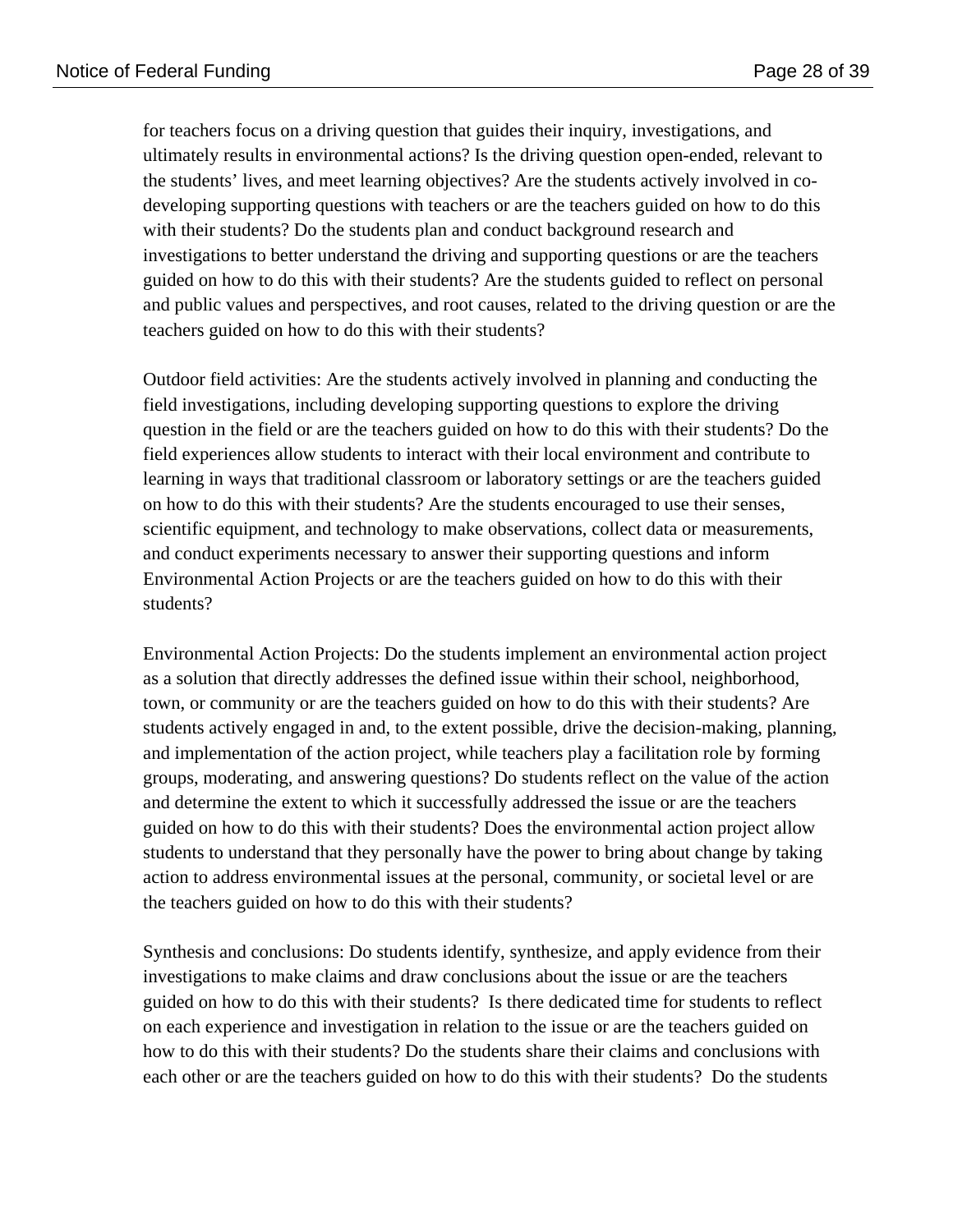communicate to a variety of audiences such as their peers, other classrooms, school leaders, parents, or the community or are the teachers guided on how to do this with their students?

Learning Integration: Does the MWEE incorporate learning objectives in an engaging way? Does the MWEE enrich the lessons for deeper student learning while meeting academic standards?

Sustained Experience: Is the MWEE spread over the course of a unit or multiple units, where learning happens both in and out of the classroom? Is the MWEE a Sustained Experience that provides adequate time for students/teachers to not only reflect on the individual lessons and experiences, but also on how all of the elements cohesively come together?

Local Context: Does the MWEE have teachers use the local environment and community as a context for learning that is relevant to students' lives? Does the MWEE use local resources or local community-based organizations, allow students to engage with members of their community of diverse cultures, values, and expertise for a more equitable and inclusive experience?

NOAA Assets: Does the applicant use NOAA assets, such as data, resources, expertise, or places? Do these NOAA resources complement the educator's strengths and augment the educational resources.

## For Priority 1-

Does the project have a plan to reach all students and relevant teachers at a school district (6 points)? Does the proposal ensure that the teachers of these students receive high quality professional development to give them the content knowledge and pedagogical skills for outdoor learning to support all aspects of the MWEE? Do the applicants demonstrate how trained teachers will implement student MWEEs? Does the applicant clearly document that the proposed project is a part of building or supporting a broader systemic program in a school district?

## For Priorities 1 and 2-

Does the professional development for teachers incorporate an adequate level of content knowledge for their MWEE topic area specific to their grade level and discipline? Does the professional development have a deep understanding of the facts related to environmental issues, along with an understanding of the various stakeholder values? Does the professional development utilize the same techniques and experiences that teachers are expected to use with their students, such as hands-on Outdoor Field Experiences, critical thinking about environmental issues, and Environmental Action Projects? Does the professional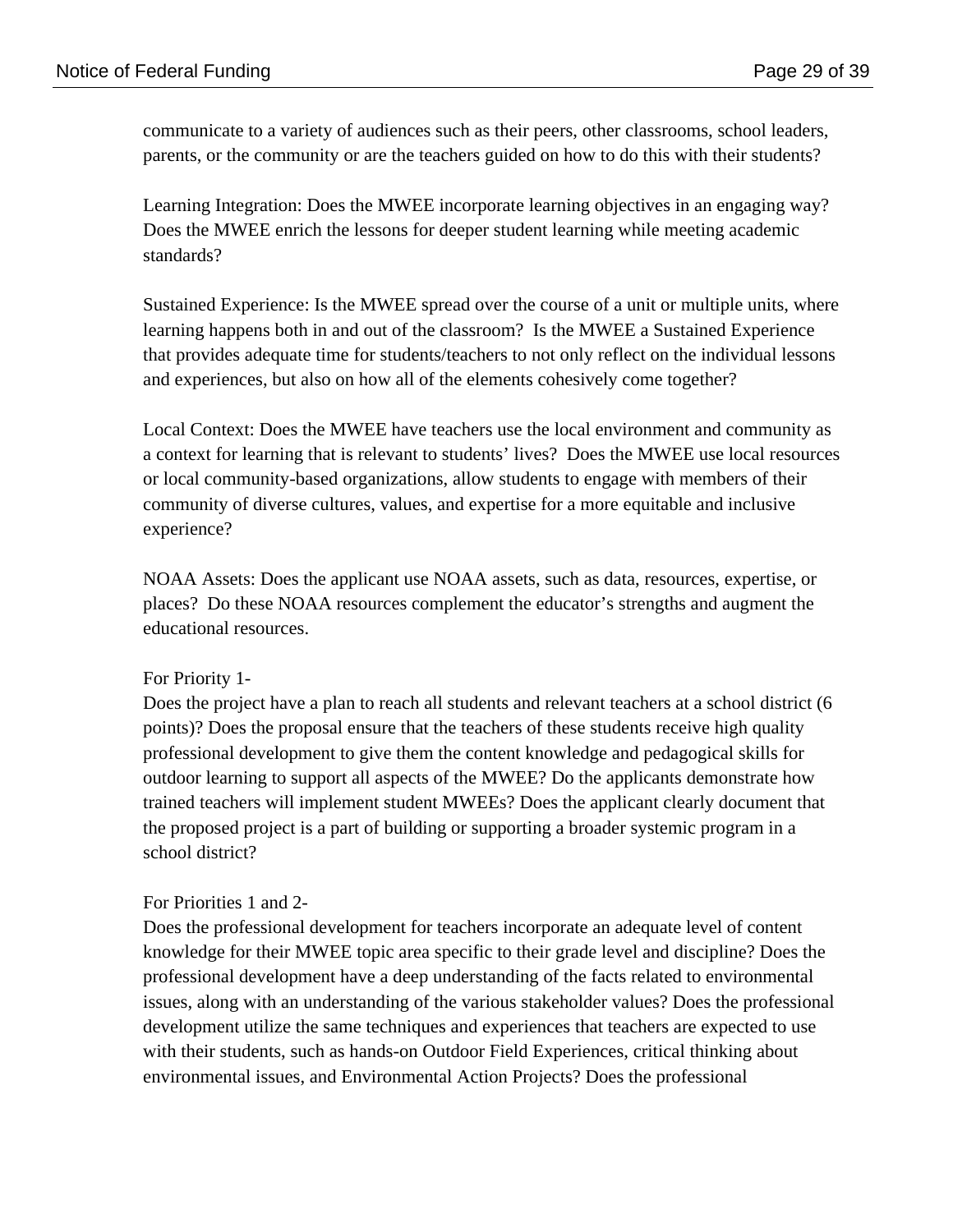development provide opportunities for teachers to understand the goals and rationale behind the MWEE as a framework to learning and environmental stewardship? Does the professional development include ongoing support for teachers, and include time for teachers to reflect on modeled activities, and plan for how the student MWEEs will be implemented in their own classrooms? Is the professional development multi-day, occurring consecutively or over the course of several weeks or months? Does the professional development include ample opportunity for teachers to reflect on their own teaching practices and plan for how to use knowledge and skills gained from professional development in the classroom? Are there opportunities to share ideas and challenges with colleagues in a cohort creates space for dialogue that can provide teachers with additional support and inspiration? Does the professional development provide ongoing teacher support and enrichment?

### 2. Technical merit (35 points)

This criterion assesses whether the approach is technically sound and/or innovative, if the methods are appropriate, and whether there are clear project goals and objectives.

### For all Priority Areas-

Does the applicant target the priority audience outlined in the funding announcement and provide specific demographics. Does the applicant define the audience(s) that will be reached? Are the targeted communities historically marginalized groups, students of color, students from low-income families, or those that are more likely to have barriers to environmental education projects? Does the applicant include data to justify and support their description of the targeted communities?

Does the applicant make a clear connection to the marine/estuarine environment and a national marine sanctuary or the National Marine Sanctuary System? Does the applicant explain the concept of a watershed? Does the project include the topic of climate change, specifically does it include one of the areas and one of the key messages outlined in Section I.B.4.4? Does the applicant follow the technical requirements? Does the project include partners and are there letters of commitment for each partner? Do the letters verify, from a knowledgeable source, the targeted community's needs? Do they document commitment from the applicant's community-based partner organizations, and the targeted schools, school district, or school systems? Do they illustrate that the targeted communities will be included in the planning and implementation processes?

Does the applicant propose working with a community-based partner? Do they describe how the partners' expertise and membership position them to ensure equity and inclusion in environmental literacy planning activities or bridge pathways between in-school MWEE implementation and complementary out-of-school activities? Does the applicant describe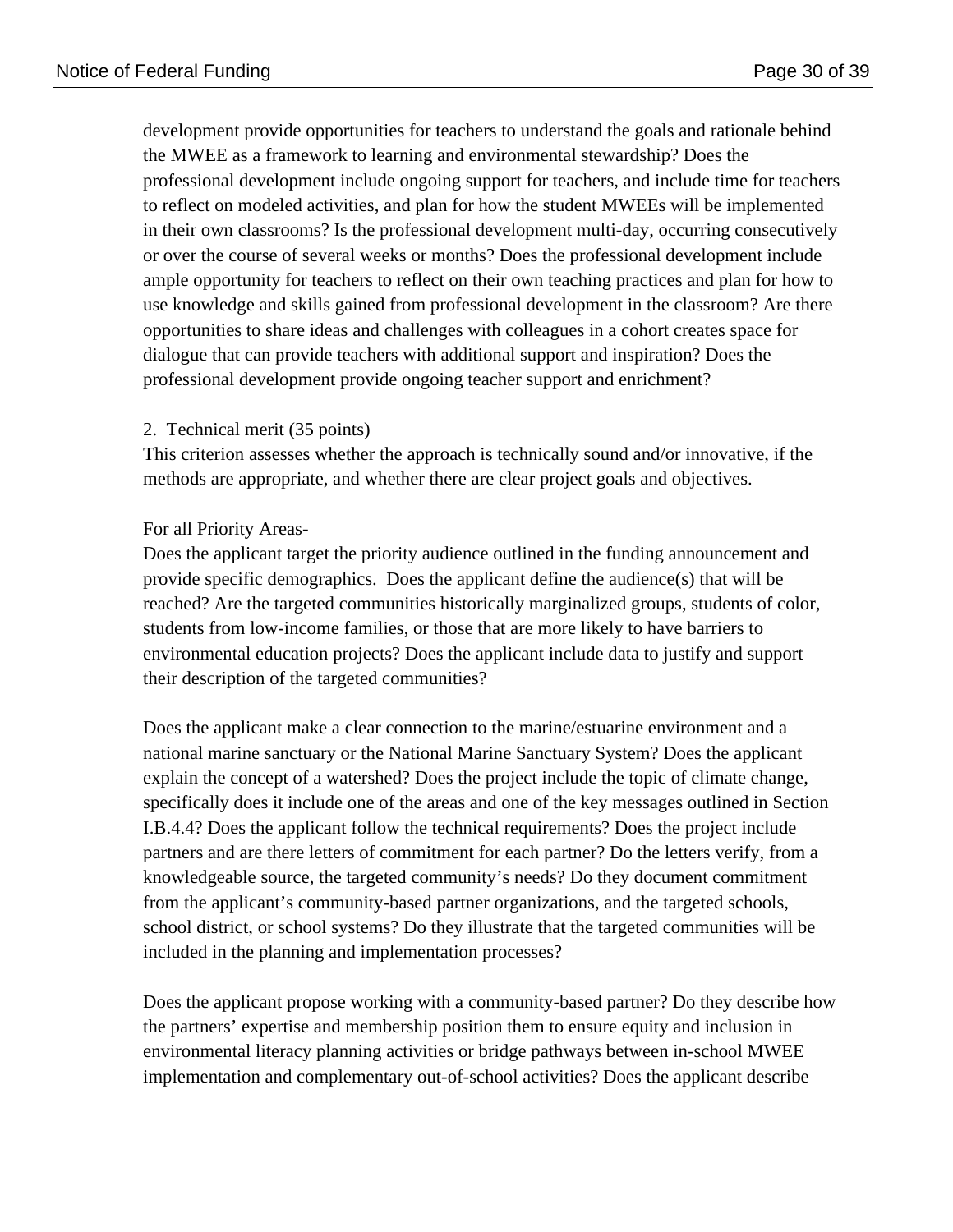their partners' qualifications and experience related to competently engaging members of diverse cultures, providing expertise on existing environmental issues, creating innovative solutions to the challenges, and/or enhancing the local context/cultural relevance throughout the proposed programming? Does the applicant describe a mutually-beneficial partnership that uses the strengths of the community-based organizations, includes shared goals and resources, communicates effectively, and collaborates on decision-making? Is adequate compensation provided to the applicant's community-based partners and community members for the effort they are contributing to the project?

Does the applicant demonstrate that the objectives are realistic and can be reached within the proposed project period? Does the logic model show a good understanding of desired outputs and outcomes for the project? Does the applicant provide an effective evaluation strategy to determine if project objectives and outcomes are being met?

3. Overall qualifications of applicants (10 points)

This criterion ascertains whether the applicant possesses the necessary education, experience, training, facilities, and administrative resources to accomplish the project.

### For all Priority Areas-

Does the applicant demonstrate an understanding of the target community, including indepth understanding of schools and school systems? Does the applicant demonstrate the capability and experience to successfully complete similar projects? Does the applicant demonstrate that their staff has experience working with the audience being served?

#### 4. Project costs (10 points)

This criterion evaluates the budget to determine if it is realistic and commensurate with the project needs and time frame.

For all Priority Areas-

Is there sufficient detail to verify that the budget request is reasonable for the number of participants and/or target audience to be reached? Are the requested funds for salaries and fringe benefits realistic and only for those personnel who are directly involved in the implementation of the proposed project?

#### 5. Outreach and education (10 points)

This criterion assesses whether the project involves mechanisms for significant external sharing and communication about the project by students, teachers, or project staff.

#### For all Priority Areas-

Does the project involve mechanisms for significant external sharing and communication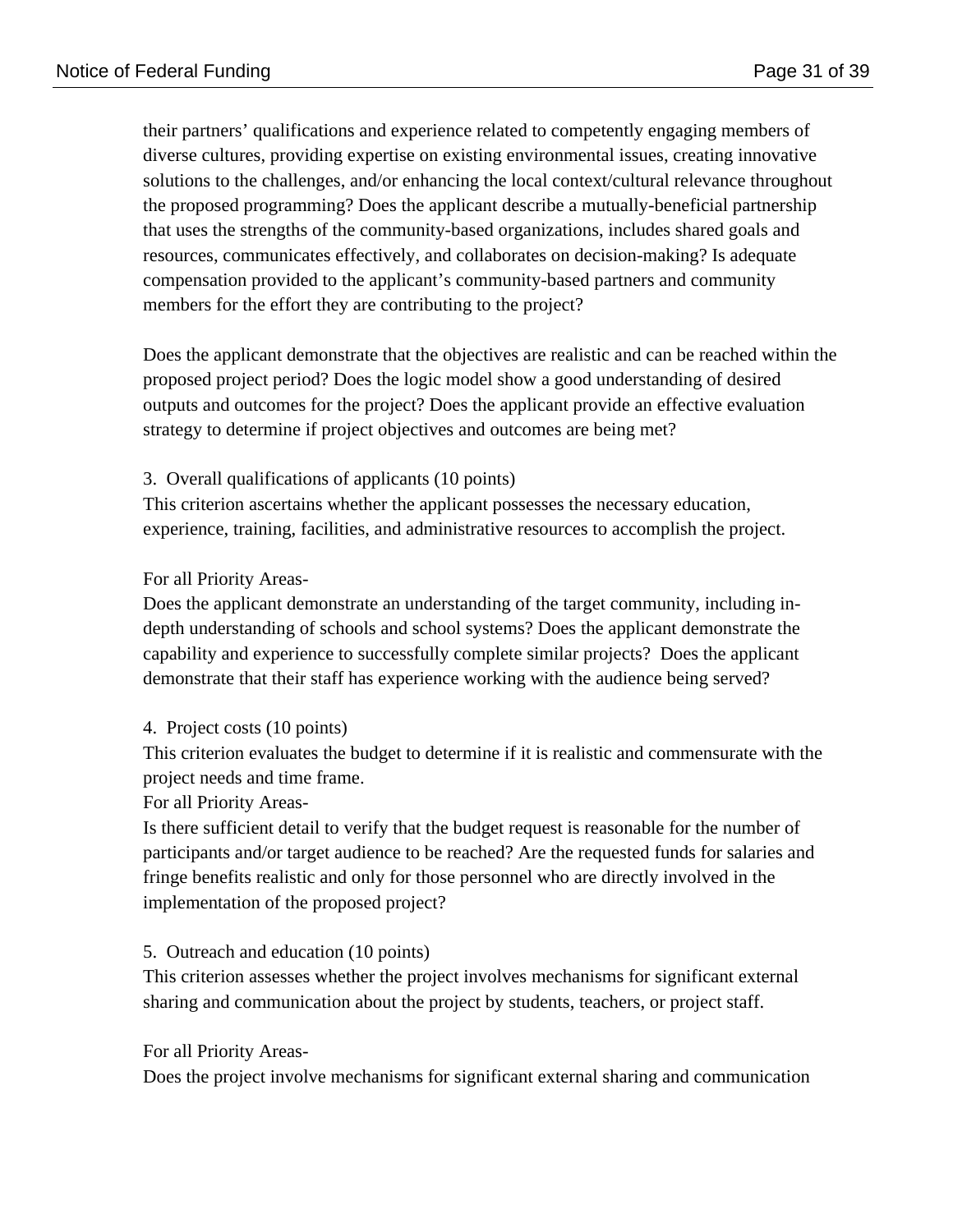about the project by students, teachers, or project staff? Does the project propose community events that engage parents, other community members, etc.? Does the project propose peer to peer sharing for teacher and/or student (e.g., in-service days, school assemblies)? Will the project be publicized at conferences and to the media/social media, etc.?

### B. Review and Selection Process

### 1. Initial Evaluation of the Application

Once a full application has been received by the NOAA Office of National Marine Sanctuaries, an initial administrative review is conducted to determine compliance with requirements and priorities of the application. If applications do not comply, they will be returned without further review. NOAA, in its sole discretion, may continue the review process for applications with non-substantive issues that may be easily rectified or cured.

### 2. Merit Review

Applications meeting the requirements of this solicitation will be evaluated and scored by independent reviewers. Reviewers serving on these panels may be Federal or non-Federal experts in areas relevant to the priorities under consideration. Each proposal will be reviewed by a minimum of three reviewers. The CA B-WET Program Coordinator will neither vote nor score applications as part of the review panels. Before the panels convene, each reviewer will individually evaluate and score proposals using the evaluation criteria provided in Section V.A. above. Scores and comments will be submitted to the Federal Program Officer and the individual reviewers' ratings will be used to establish a preliminary rank order for each panel.

The panel will convene to review the ranking and comments and discuss the proposals as a group. During the panel meeting, reviewers can revise their scores and comments. Reviewers must individually submit final ranking to the CA B-WET Program Coordinator by the end of the panel meeting. If more than one non-Federal reviewer is used, no consensus advice will be given by the review panel members. The reviewers' final ranking will be used to produce a rank order of the proposals for each of the panels.

The CA B-WET Program Coordinator will make the recommendations for funding to the Selecting Official based on rank order of each panel and the selection factors listed in Section V.C. below.

The Selecting Official will recommend selected applications to a NOAA Grants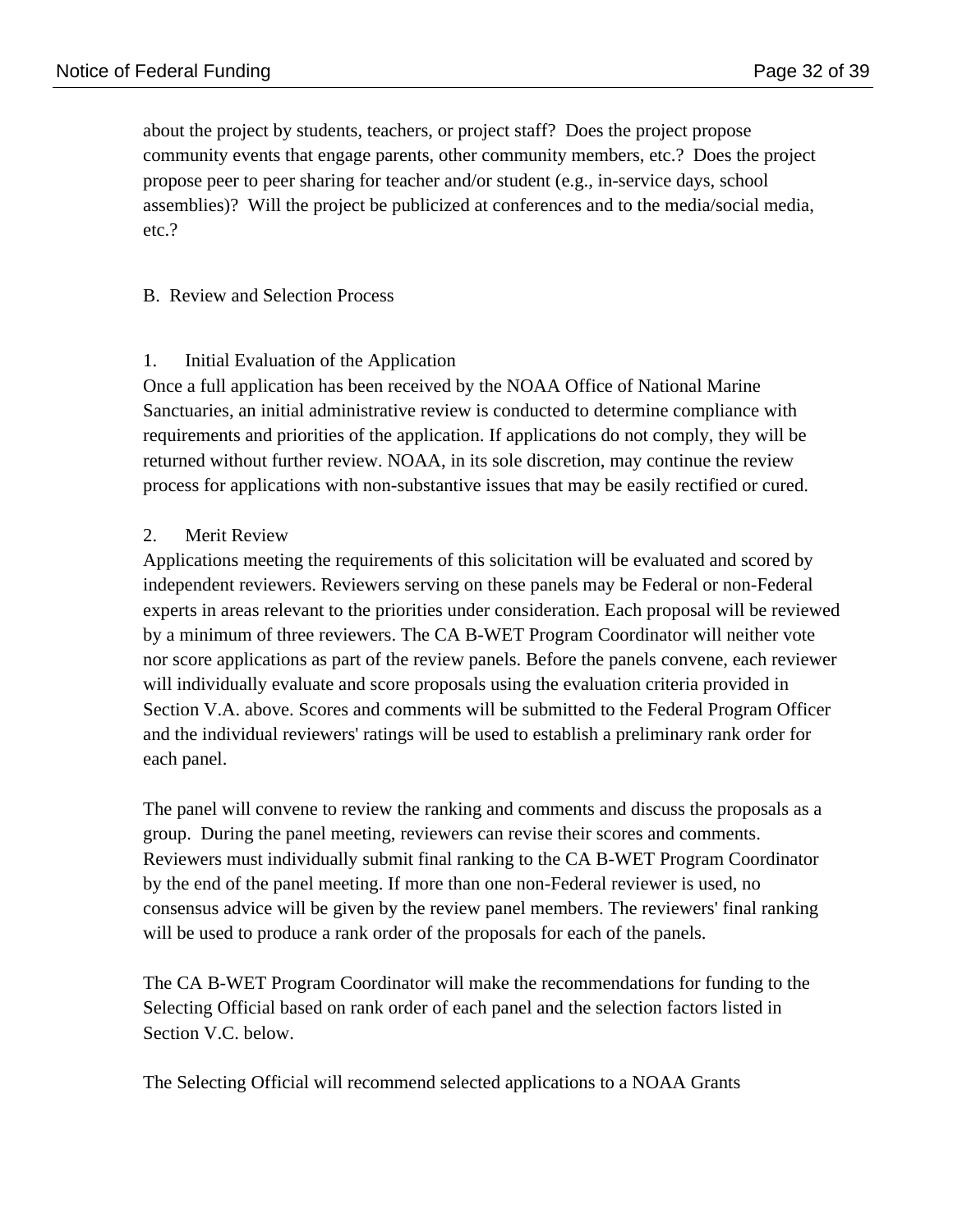Management Division (GMD) Grants Officer, who is authorized to obligate Federal funding and execute the award. The NOAA Grants Officer GMD will review financial and grants administration aspects of the proposed award, including conducting an assessment of the risk posed by the applicant in accordance with 2 C.F.R. § 200.206. Refer to Section VI.B. of this announcement regarding the agency's Review of Risk and the applicant's opportunity to provide information to the Federal Awardee Performance and Integrity Information System (FAPIIS). In addition to reviewing repositories of government-wide eligibility, qualifications or financial integrity information, the risk assessment conducted by NOAA may consider items such as the financial stability of an applicant, quality of the applicant's management systems, an applicant's history of performance, previous audit reports and audit findings concerning the applicant and the applicant's ability to effectively implement statutory, regulatory, or other requirements imposed on non-Federal entities. Applicants should be in compliance with the terms of any existing NOAA grants or cooperative agreements and other eligible to receive Federal awards, or make arrangements satisfactory to the Grants Officer, to be considered for funding under this competition. All reports due should be received and any concerns raised by the agency should be timely addressed in order to receive a new award. Upon review of these factors, if appropriate, specific award conditions that respond to the degree of risk may be applied by the NOAA Grants Officer pursuant to 2 C.F.R. § 200.208. In addition, NOAA reserves the right to reject an application in its entirety where information is uncovered that raises a significant risk with respect to the responsibility or suitability of the applicant. The final approval of selected applications and issuance of awards will be by the NOAA Grants Officer. The award decisions of the Grants Officer are final.

C. Selection Factors

The B-WET Program Coordinator will review the ranking of the proposals and recommendations of the review panel. The numerical ranking from the review panel will be the primary consideration in deciding which of the proposals will be recommended for funding to the Selecting Official.

The Selecting Official shall award in rank order unless the proposal is justified to be selected out of rank order based upon one or more of the following factors:

- 1. Availability of funding;
- 2. Balance/distribution of funds;
- a. Geographically
- b. By type of institutions
- c. By type of partners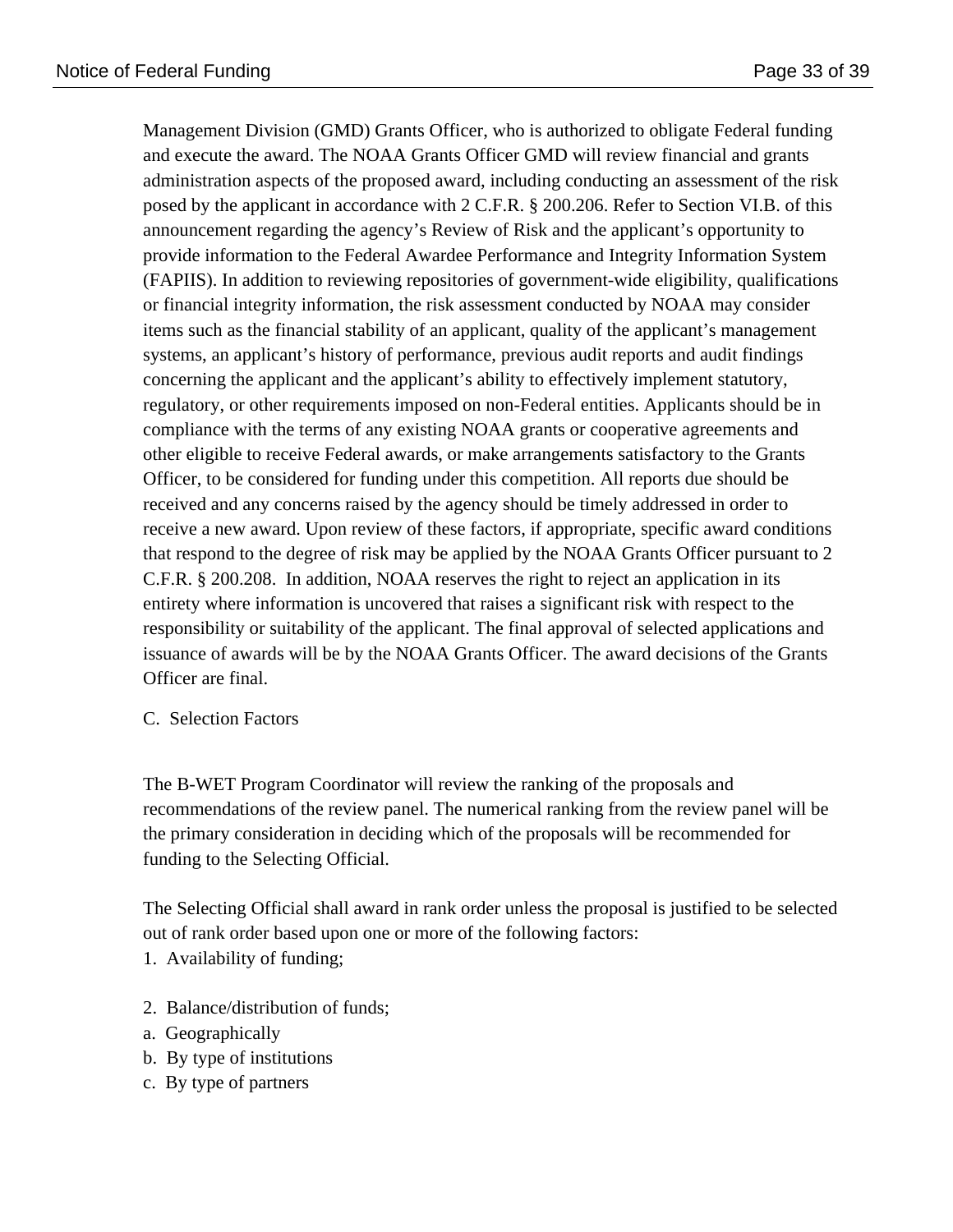- d. By research areas
- e. By project types
- f. Program priorities

3. Whether this project duplicates other projects funded or considered for funding by NOAA or other federal agencies;

- 4. Applicant's prior award performance;
- 5. Partnerships and/or participation of targeted groups;

6. Adequacy of information necessary for NOAA staff to make a National Environmental Policy Act determination and draft necessary documentation before recommendation for funding are made to the Grants Officer. See Section VI.B. of this announcement.

NOAA may select all, some, or none of the applications, or part of any application, or ask applicants to work together or combine projects, defer applications to the future, or reallocate funds to different funding categories to the extent authorized. Selected applicants may be asked to modify objectives, project plans or budgets, and provide supplemental information required by the agency prior to the award. When a decision has been made (whether an award or declination), verbatim anonymous copies of reviews and summaries of review panel deliberations, if any, will be made available to the applicant.

D. Anticipated Announcement and Award Dates

Subject to the availability of funds, review of proposals will occur during the winter of 2022. Funding is expected to be awarded August 1, 2022. Projects should not be expected to begin prior to August 1, 2022.

Successful applicants will receive electronic notification that the application has been funded from the NOAA Grants Management Division. This notification will be sent by email from Grants Online to the institution's Authorizing Official. The official notification of funding, signed by a NOAA Grants Officer, is the authorizing document that allows the project to begin.

Successful applicants may be asked to modify objectives, work plans, or budgets prior to final approval of an award. The exact amount of funds to be awarded, the final scope of activities, the collaboration duration, and specific NOAA cooperative involvement in the activities of each partnership will be determined in pre-award negotiations among the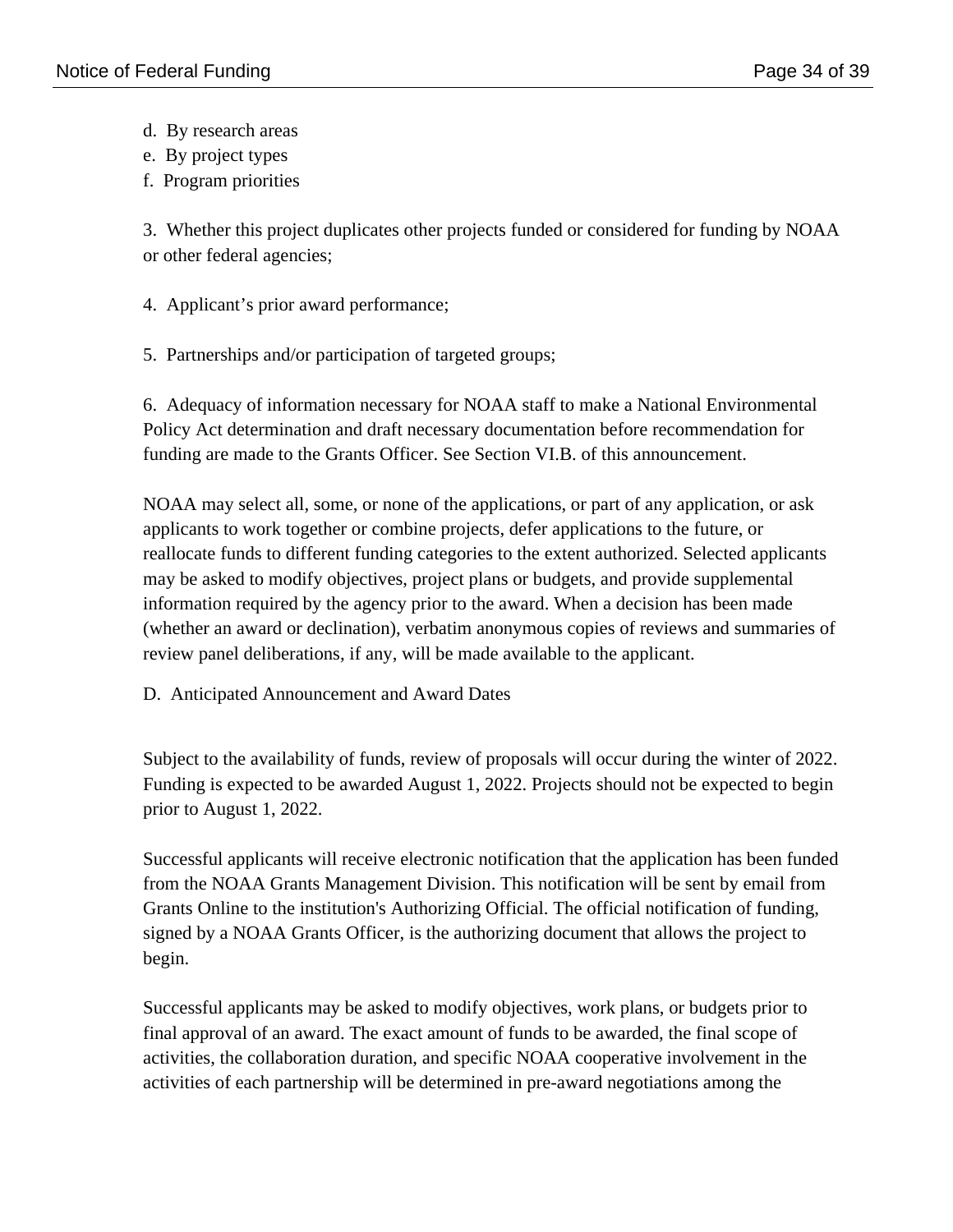applicant, the NOAA Grants Office and the Office of National Marine Sanctuaries. Project activities should not be initiated in the expectation of Federal funding until a notice of award document is received from the NOAA Grants Office.

Unsuccessful applicants will be notified that their proposal was not recommended for funding (declined) or was not reviewed because it did not meet the minimum requirements prescribed in IV.B (Content and Form of Applications).

#### VI. Award Administration Information

#### A. Award Notices

The official notice of award is the Standard Form CD-450, Financial Assistance Award, issued by the NOAA Grants Officer electronically through NOAA's online grants management system, Grants Online. The Internet Explorer browser should be used with Grants Online.

Also, each recipient will need to have a U.S. Treasury Automated Standard Application for Payment (ASAP) account in order to draw funds electronically.

The Department of Commerce Financial Assistance Standard Terms and Conditions will apply to awards in this program. A current version of this document is available at https://www.commerce.gov/sites/default/files/2020-

11/DOC%20Standard%20Terms%20and%20Conditions%20-

%2012%20November%202020%20PDF\_0.pdf. These terms will be provided in the award package in Grants Online at https://www.noaa.gov/acquisition-grants. In addition, award documents provided by NOAA in the Grants Online award package may contain special award conditions unique to this program and the applicant's project, including conditions that may limit the use of funds for activities due to outstanding environmental compliance requirements and may lead to modification of the project's scope of work. These special award conditions may also include other compliance requirements for the award, such as due diligence documentation, and will be applied on a case-by-case basis. Applicants are strongly encouraged to review award documents carefully before accepting a Federal award to ensure they are fully aware of the relevant terms that have been placed on the award.

B. Administrative and National Policy Requirements

1. Department of Commerce Pre-Award Notification Requirements The Department of Commerce Pre-Award Notification Requirements for Grants and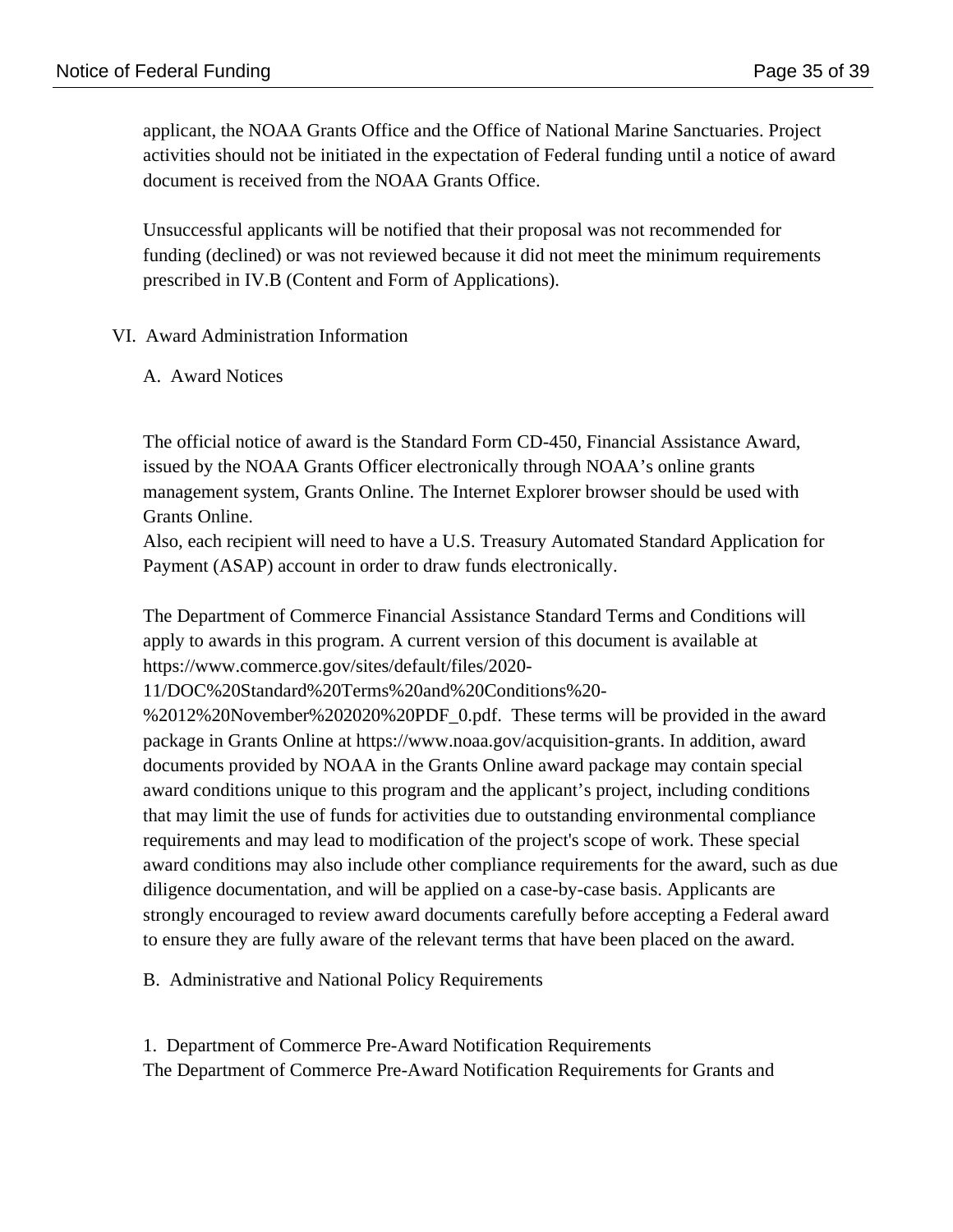Cooperative Agreements contained in the Federal Register Notice of December 30, 2014 (79 FR 78390), are applicable to this solicitation and may be accessed online at https://www.govinfo.gov/content/pkg/FR-2014-12-30/pdf/2014-30297.pdf.

2. Uniform Administrative Requirements, Cost Principles and Audit Requirements for Federal Awards

The Uniform Administrative Requirements, Cost Principles, and Audit Requirements for Federal Awards (Uniform Guidance) at 2 C.F.R. Part 200, adopted by the Department of Commerce through 2 C.F.R. 1327.101, applies to awards in this program. Refer to http://go.usa.gov/SBYh and http://go.usa.gov/SBg4.

### 3. DOC Terms and Conditions

Successful applicants who accept a NOAA award under this solicitation will be bound by Department of Commerce Financial Assistance Standard Terms and Conditions. This document will be provided in the award package in NOAA's Grants Online system at http://www.ago.noaa.gov and at https://www.commerce.gov/sites/default/files/2020- 11/DOC%20Standard%20Terms%20and%20Conditions%20- %2012%20November%202020%20PDF\_0.pdf.

### 4. Limitation of Liability

Funding for programs listed in this notice is contingent upon the availability of appropriations. Applicants are hereby given notice that funds may not have been appropriated yet for the programs listed in this notice. NOAA or the Department of Commerce are not responsible for proposal preparation costs. Publication of this announcement does not oblige NOAA to award any specific project or to obligate any available funds.

## 5. National Environmental Policy Act (NEPA)

If recommended for funding, applicants whose proposed projects may have an environmental impact will be asked to furnish sufficient information to assist NOAA in assessing the potential environmental consequences of supporting the project. NOAA must analyze the potential environmental impacts, as required by the National Environmental Policy Act (NEPA), for each project, which seeks NOAA funding. Detailed information on NEPA can be found at the following NOAA NEPA website: www.nepa.noaa.gov, including our NOAA Administrative order 216-6 for NEPA, www.nepa.noaa.gov/NAO216\_6.pdf, and the Council on Environmental Quality implementation regulations, http://ceq.hhs.doe.gov/nepa/regs/ceq/toc\_ceq.htm.

If needed by NOAA for NEPA assessment, applicants will be asked to provide detailed information on the activities to be conducted, locations, sites, species, and habitat to be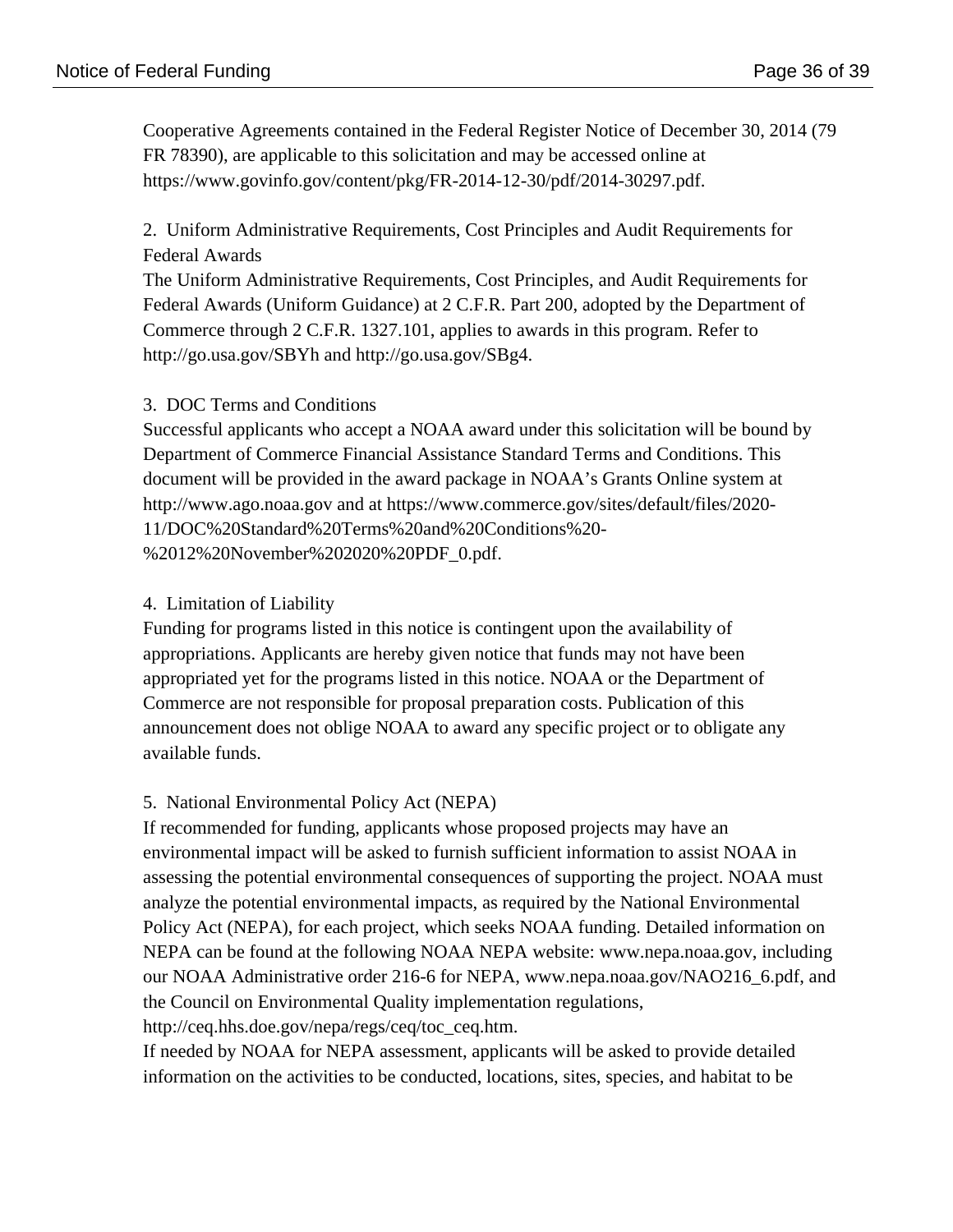affected, possible construction activities, and any environmental concerns that may exist (e.g., the use and disposal of hazardous or toxic chemicals, introduction of non-indigenous species, impacts to endangered and threatened species, aquaculture projects, and impacts to coral reef systems). In addition to providing specific information that will serve as the basis for any required impact analyses, applicants may also be requested to assist NOAA in drafting an environmental assessment if NOAA determines an assessment is required. Applicants will also be required to cooperate with NOAA in identifying feasible measures to reduce or avoid any identified adverse environmental impacts of their proposal. The failure to do so shall be grounds for not selecting an application. In some cases if additional information is required after an application is selected, funds can be withheld by the Grants Officer under a special award condition requiring the recipient to submit additional environmental compliance information sufficient to enable NOAA to make an assessment on any impacts that a project may have on the environment.

#### 6. Data Sharing Plan

This announcement is not seeking proposals that generate environmental data. Therefore, a Data Management Plan is not required as part of the proposal.

## 7. Unpaid or Delinquent Tax Liability

When applicable under Federal appropriations law, an authorized representative of the selected applicant(s) may be required to provide certain pre-award certifications regarding federal felony and federal criminal tax convictions, unpaid federal tax assessments, and delinquent federal tax returns.

#### 8. Review of Risk

After applications are proposed for funding by the Selecting Official, the Grants Office will perform administrative reviews, including an assessment of risk posed by the applicant under 2 C.F.R. 200.206 These may include assessments of the financial stability of an applicant and the quality of the applicant's management systems, history of performance, and the applicant's ability to effectively implement statutory, regulatory, or other requirements imposed on non-Federal entities. Special conditions that address any risks determined to exist may be applied. Applicants may submit comments to the Federal Awardee Performance and Integrity Information System (FAPIIS) about any information included in the system about their organization for consideration by the awarding agency.

9. Minority Serving Institutions - The Department of Commerce/National Oceanic and Atmospheric Administration (DOC/NOAA) is strongly committed to increasing the participation of Minority Serving Institutions (MSIs), i.e., Historically Black Colleges and Universities, Hispanic-serving institutions, Tribal colleges and universities, Alaskan Native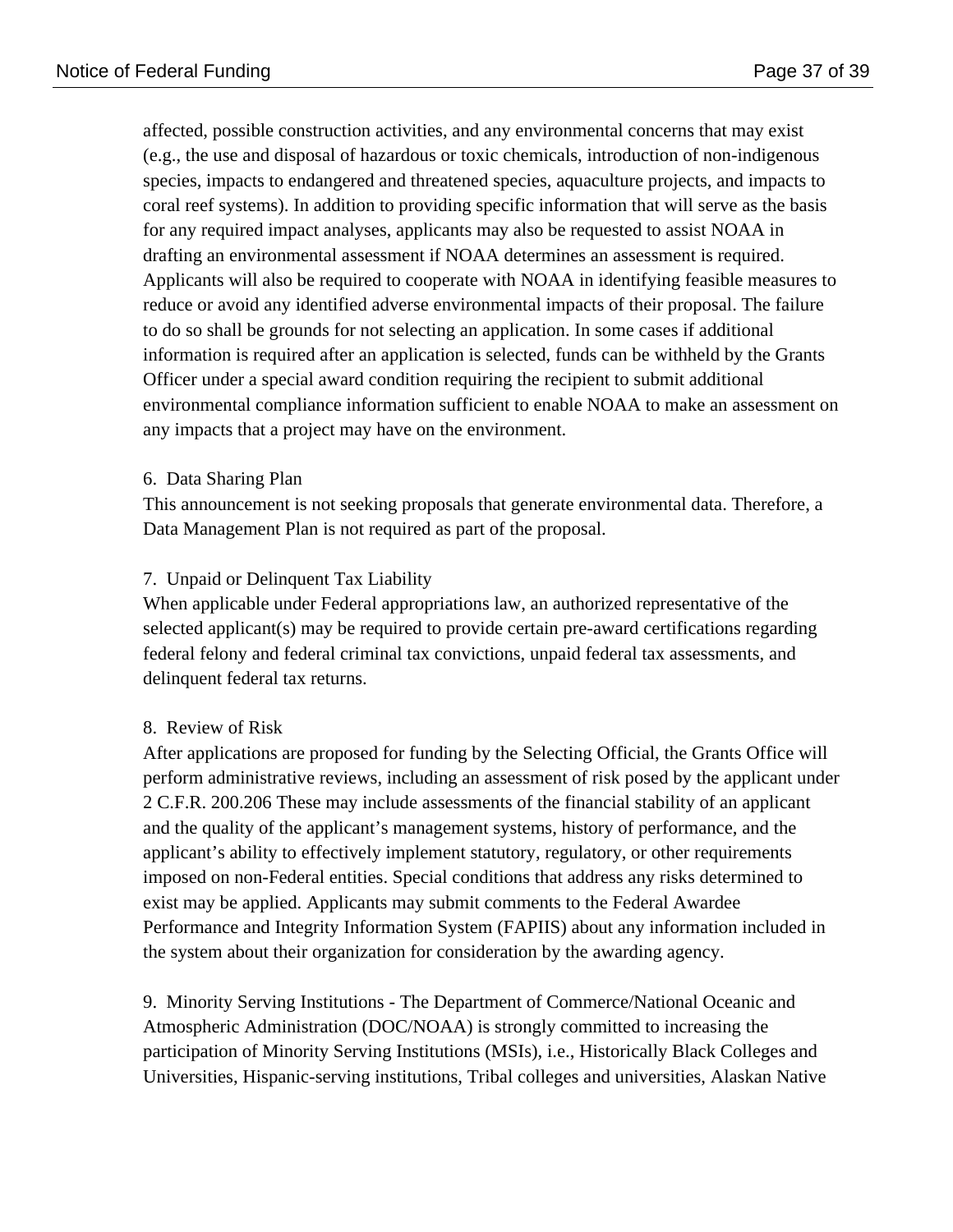and Native Hawaiian institutions, and institutions that work in underserved communities.

10. Freedom of Information Act (FOIA) - In the event that an application contains information or data that you do not want disclosed prior to award for purposes other than the evaluation of the application, mark each page containing such information or data with the words "Privileged, Confidential, Commercial, or Financial Information - Limited Use" at the top of the page to assist NOAA in making disclosure determinations. DOC regulations implementing the Freedom of Information Act (FOIA), 5 U.S.C 552, are found at 15 C.F.R. Part 4, which sets forth rules for DOC to make requested materials, information, and records publicly available under FOIA. The contents of funded applications may be subject to requests for release under the FOIA. Based on the information provided by the applicant, the confidentiality of the content of funded applications will be maintained to the maximum extent permitted by law.

## C. Reporting

Grant recipients are required to provide semi-annual financial and performance reports consistent with 2 C.F.R. Part 200 and Department of Commerce Financial Assistance Standard Terms and Conditions. Grant recipients will be required to submit financial and performance (technical) reports and a comprehensive evaluation report.

## 1. Financial Reports

All financial reports shall be submitted through the NOAA Grants Online system, https://grantsonline.rdc.noaa.gov.

## 2. Performance Reports

Performance reports should be submitted to the NOAA Program Officer. Electronic submission of performance reports is required through the NOAA Grants Online system, https://grantsonline.rdc.noaa.gov. The semi-annual reports must be submitted no later than 30 days following the end of each 6-month period from the start date of the award. A final comprehensive report is due at the end of the award period. The final comprehensive report shall be submitted through the NOAA Grants Online. It is recommended that recipients follow the progress report format provided in the following link: https://www.noaa.gov/office-education/bwet/resources/grantee-resources. In addition, The Federal Funding Accountability and Transparency Act, 31 U.S.C. 6101 note, includes a requirement for awardees of applicable Federal grants to report information

about first-tier subawards and executive compensation under Federal assistance awards. All awardees of applicable grants and cooperative agreements are required to report to the Federal Subaward Reporting System (FSRS) available at https://www.fsrs.gov/ on all sub